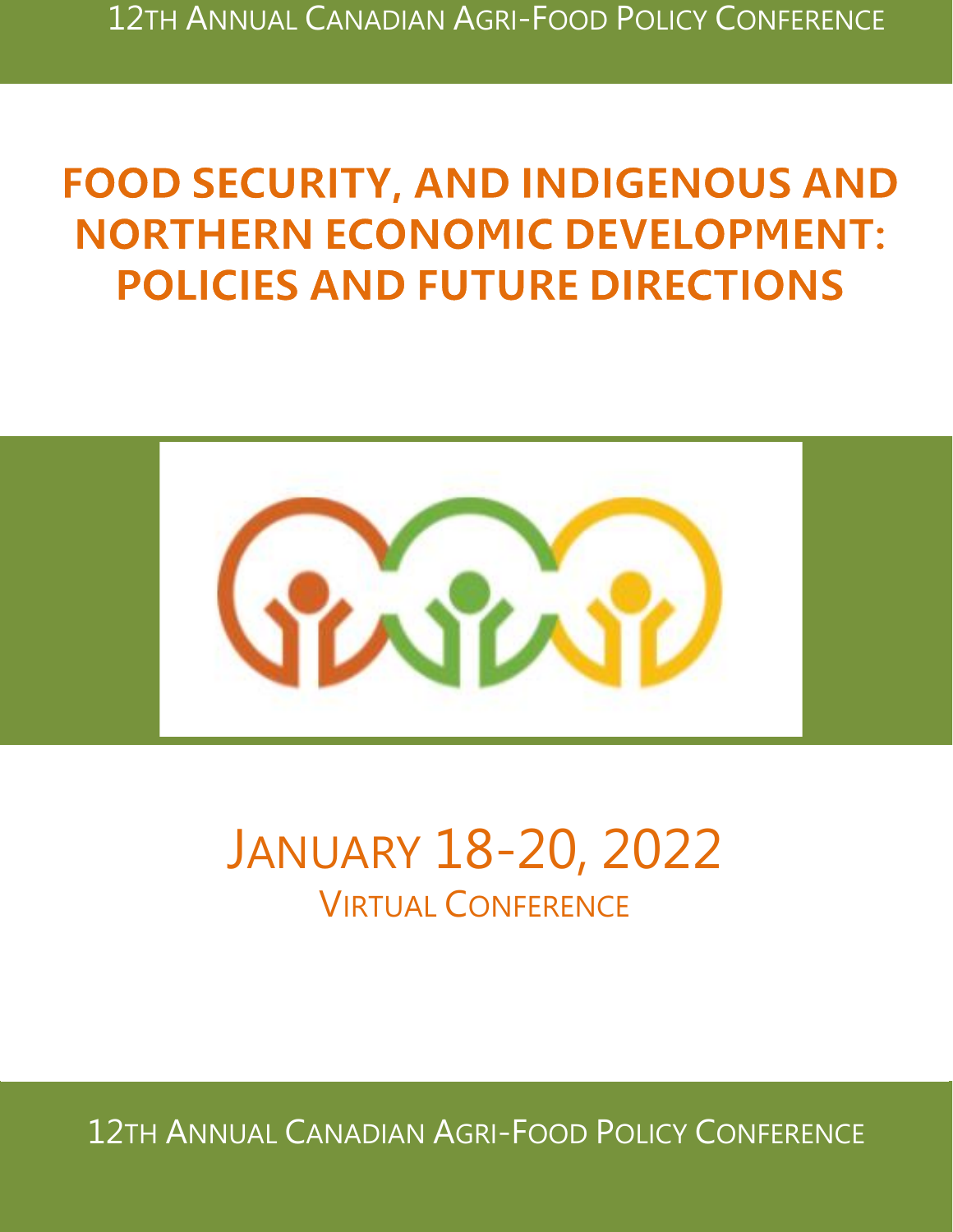# **TABLE OF CONTENTS**

W[ELCOME](#page-2-0)!

C[ONFERENCE](#page-4-0) AGENDA

SPEAKER BIOS

STUDENT POSTER TITLES AND P[RESENTERS](#page-10-0)

**SPONSORS**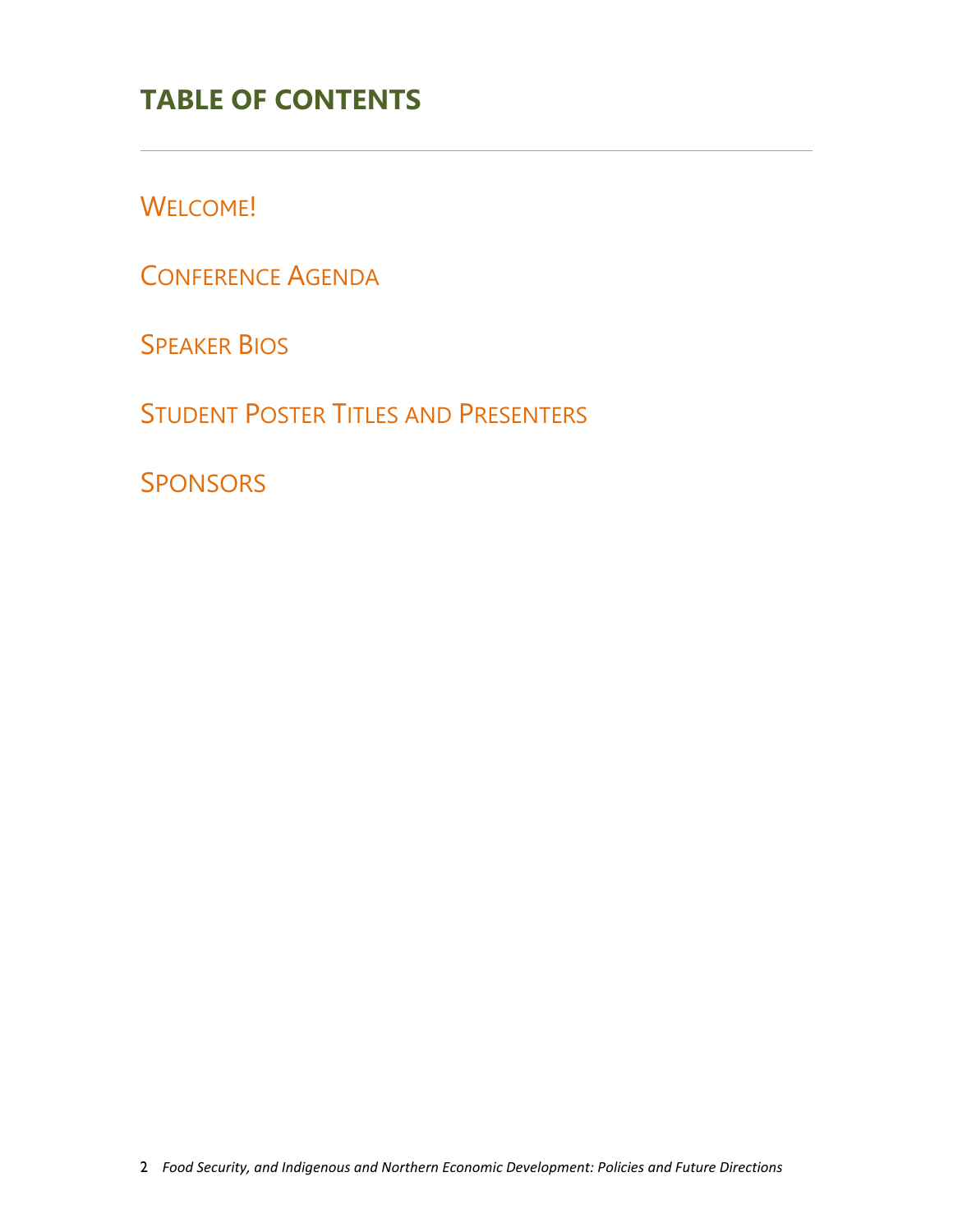#### WELCOME MESSAGE

<span id="page-2-0"></span>Welcome to the CAES annual Agricultural Policy conference. Thank you for your continuing support of our Society, especially during these challenging covid-19 pandemic times. This year marks the 12<sup>th</sup> anniversary of the "policy conference" series. The conference theme, *Food Security, and Indigenous and Northern Economic Development: Policies and Future Directions,* allows us to explore contemporary issues that are highly relevant to agriculture and agrifood, and related issues in the Canadian economy, including Indigenous and First Nations, and Northern Territories. The conference also includes events for senior undegraduate and graduate students, such as the policy brief conpertion, and poster competition. The postconference workshop brings together national and international experts to explore issues about the economics of climate change. The divesity in expertise and backgrounds of the speakers and participants demonstrates our committement to the mission of the CAES. I invite you to join and participate in the many policy conference activities and events.

Emmanuel Yiridoe, CAES Past-President contact@caes-scae.ca **https://caes-scae.ca**

# CONFERENCE THEME

#### **Food Security, and Indigenous and Northern Economic Development: Policies and Future Directions**

Food security and policy in Canada is intricately linked to overall national economic development. In addition, the food security and economic development issues facing Canada's First Nations and Indigenous populations, and Northern Territories are unique in many ways compared with the rest of the country. The agrifood and policy issues range from Indigenous fishing rights in Atlantic Canada, through drinking water quality and policy among First Nations and Indigenous rural communities in central Canada, to food access and economic development among remote Indigenous communities and Northern Territories. The 12<sup>th</sup> annual Canadian Agrifood Policy conference will explore these and related issues, and future directions.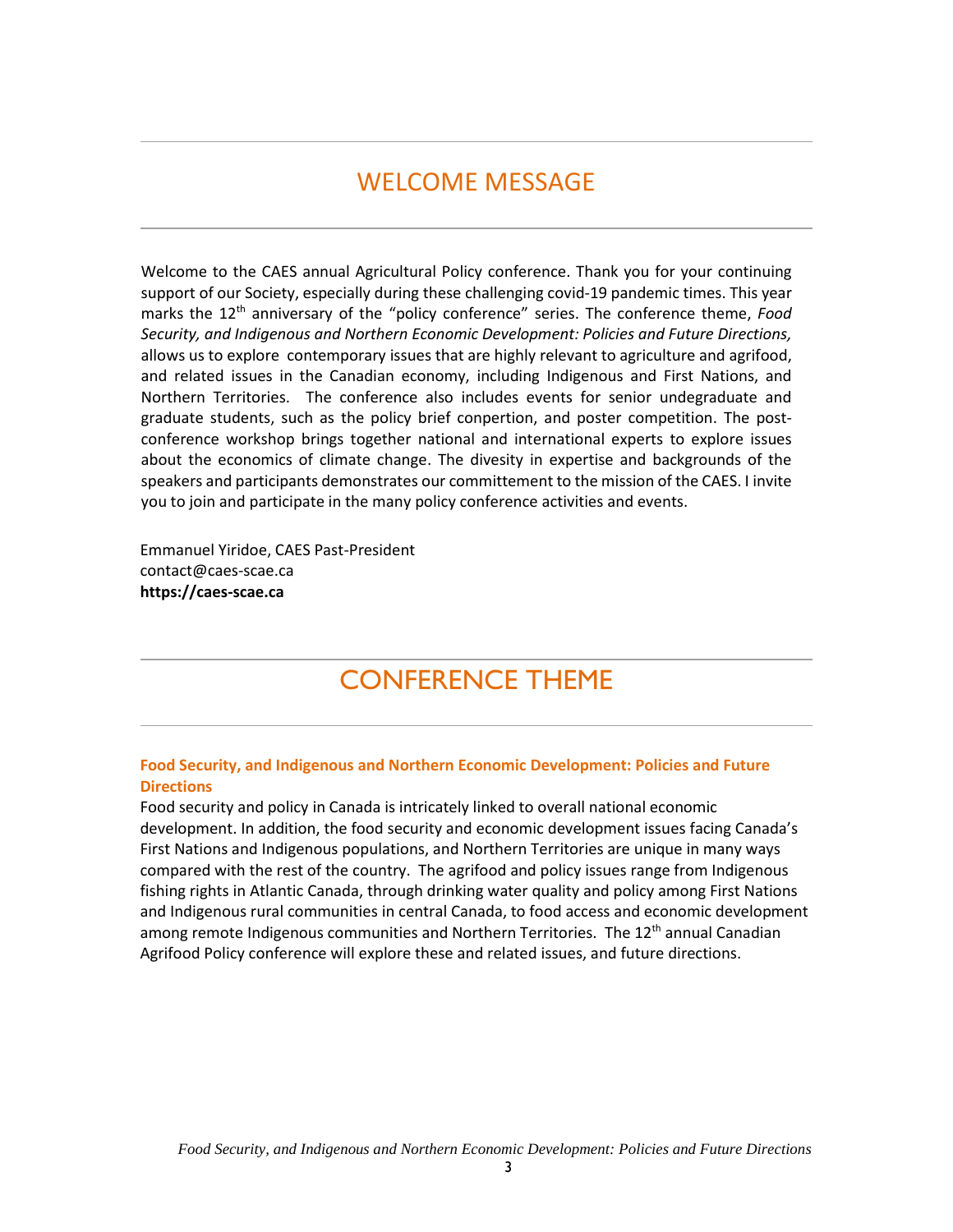# CONFERENCE PROGRAM PLANNING & ORGANIZING COMMITTEE

- Katherine Jones (Committee member)
- Jennifer Vignola (Committee member)
- Martin Beaulieu (CAES Treasurer, and Committee member)
- Lisa O'Neill (CAES Secretary, and Committee member**)**
- Scott McRae (CAES Bookkeeper, and Conference Finance)
- Ellen Goddard (CAES President, and Committee member)
- Getu Hailu (CAES President-Elect and Post-conference Workshop Chair)
- Emmanuel Yiridoe (CAES Past-President, and Conference Committee Chair)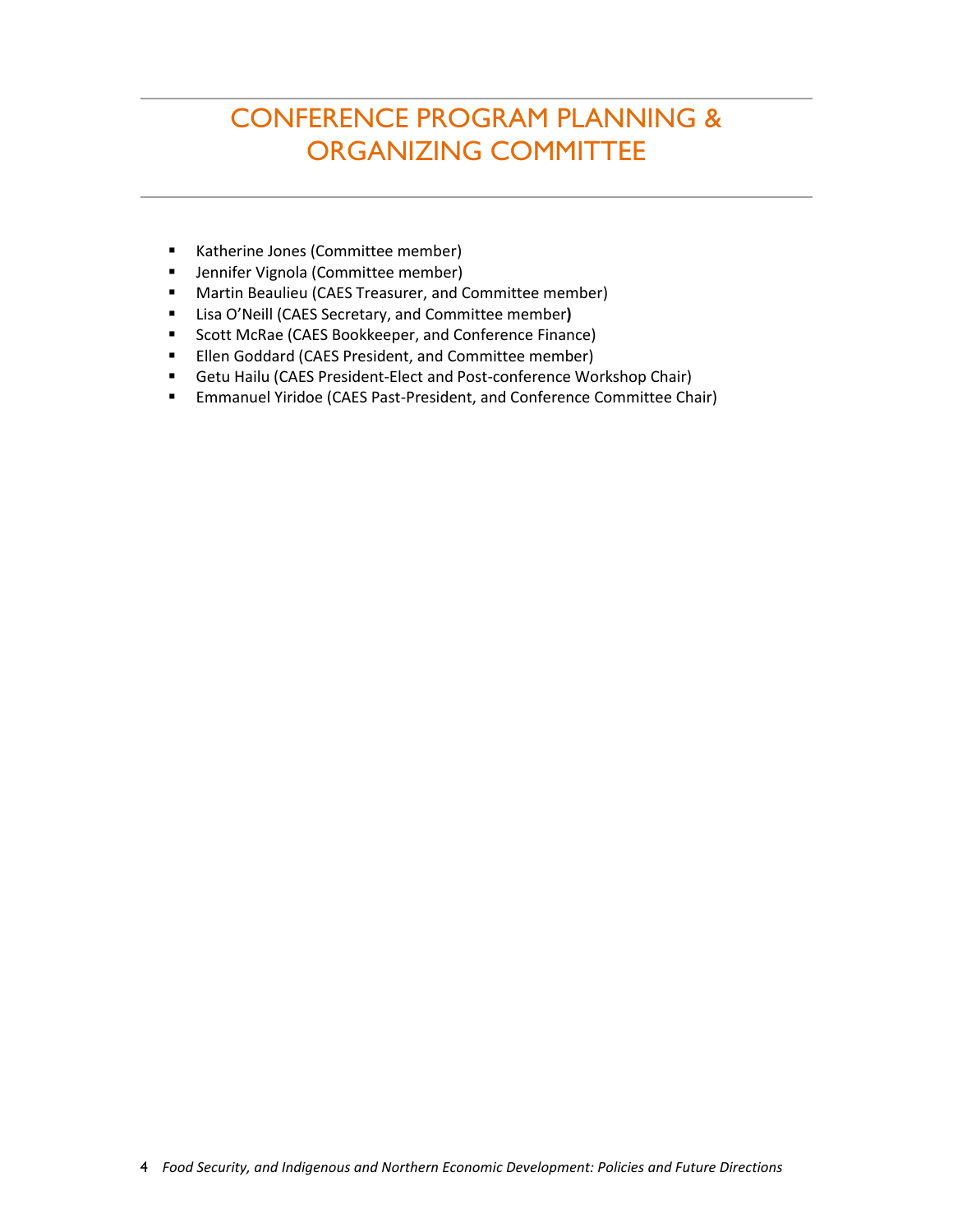# CONFERENCE AGENDA

<span id="page-4-0"></span>

|             | 12th Annual Canadian Agri-Food Policy Conference<br>Day 1: Tuesday, January 18, 2022<br><b>Times: (EST)</b>                                                                                                                                                                                                                                                                                                                                                                                                                                                                                                                                                                                                                                                                           |  |
|-------------|---------------------------------------------------------------------------------------------------------------------------------------------------------------------------------------------------------------------------------------------------------------------------------------------------------------------------------------------------------------------------------------------------------------------------------------------------------------------------------------------------------------------------------------------------------------------------------------------------------------------------------------------------------------------------------------------------------------------------------------------------------------------------------------|--|
| 12:00-12:10 | <b>Welcome Day 1</b><br>Speaker: Emmanuel Yiridoe, Past-President, CAES, Professor, Department of<br><b>Business and Social Sciences, Dalhousie University</b>                                                                                                                                                                                                                                                                                                                                                                                                                                                                                                                                                                                                                        |  |
| 12:10-13:00 | <b>Opening Session: Revitalizing Indigenous Food Systems through engagement</b><br>and research<br>Moderator / Speaker : Lisa Charette, Director Indigenous Policy Division,<br>Strategic Policy Branch, Policy Planning Integration Division, Agriculture and Agri-<br><b>Food Canada</b><br>Topic: Regional Engagement Sessions on Indigenous Agriculture and Agri-Foods<br>Speaker: Emily Missyabit McAuley, Director, Indigenous Science Liaison Office<br>and Interdepartmental Indigenous STEM (I-STEM) Cluster, Agriculture and Agri-<br><b>Food Canada</b><br>Topic: Indigenous Science and Western Knowledge in Food Systems Research<br>Speaker: Kyle Bobiwash, Assistant Professor, Indigenous Scholar, University<br>Manitoba<br>Topic: Indegenous Issues in Food Systems |  |
| 13:00-13:10 | <b>Technical Break</b>                                                                                                                                                                                                                                                                                                                                                                                                                                                                                                                                                                                                                                                                                                                                                                |  |
|             | 13:10-14:10 Session 1: Climate Change and Food Security: Canadian and International<br><b>Perspectives</b><br>Moderator: Yu Na Lee, Assistant Professor, Department of Food, Agricultural<br>and Resource Economics, University of Guelph<br>Speaker: Alfons Weersink, Professor, Department of Food, Agricultural and<br>Resource Economics, University of Guelph                                                                                                                                                                                                                                                                                                                                                                                                                    |  |
|             | Topic: Climate Change, Agricultural Production, and Domestic Food Insecurity                                                                                                                                                                                                                                                                                                                                                                                                                                                                                                                                                                                                                                                                                                          |  |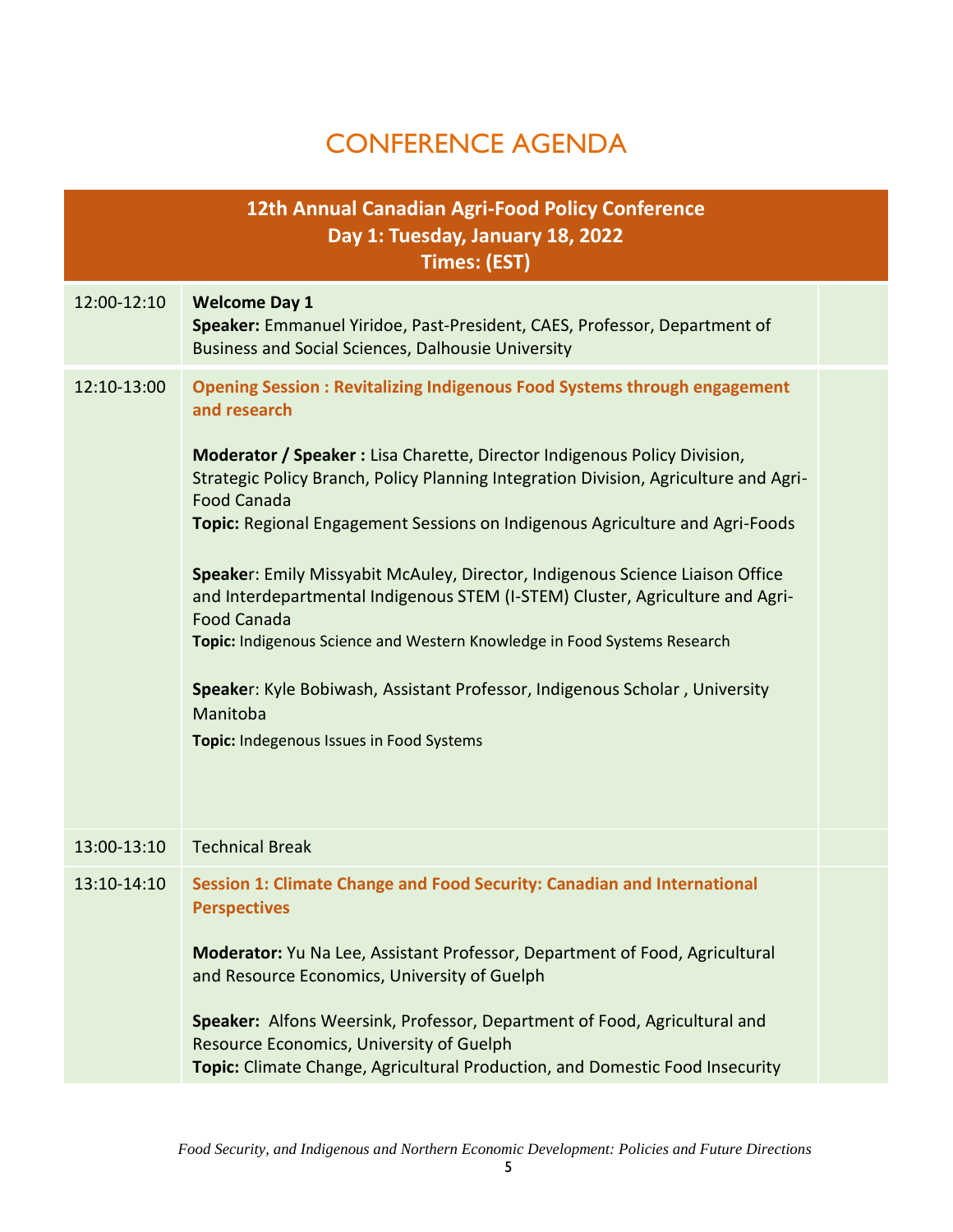| Speaker: Brent Swallow, Professor, Department of Resource Economics &<br>Environmental Sociology, University of Alberta.<br>Topic: Policy Approaches to Syndemics of Obesity, Undernutrition and Climate<br>Change<br>Speaker: G.C. van Kooten, Professor and Canada Research Chair, Department of<br>Economics, University of Victoria<br><b>Topic: Food Security and Climate Change</b>                                                                                                                                                                                                                                                                                                                                                                                                                                                                                                                                                                                                               |  |
|---------------------------------------------------------------------------------------------------------------------------------------------------------------------------------------------------------------------------------------------------------------------------------------------------------------------------------------------------------------------------------------------------------------------------------------------------------------------------------------------------------------------------------------------------------------------------------------------------------------------------------------------------------------------------------------------------------------------------------------------------------------------------------------------------------------------------------------------------------------------------------------------------------------------------------------------------------------------------------------------------------|--|
| <b>Sponsored by: Department of Food, Agricultural and</b><br><b>Resource Economics, University of Guelph</b>                                                                                                                                                                                                                                                                                                                                                                                                                                                                                                                                                                                                                                                                                                                                                                                                                                                                                            |  |
| <b>Technical Break</b>                                                                                                                                                                                                                                                                                                                                                                                                                                                                                                                                                                                                                                                                                                                                                                                                                                                                                                                                                                                  |  |
| Session 2: Treaty Rights and Property Rights: Understanding Natural Resource<br><b>Conservation and Management in First Nations</b><br><b>Moderator:</b> Viktoriya Galushko, Associate Professor, Department of Economics<br>University of Regina<br>Speaker: Glenn Fox, Professor (Retired), Department of Food, Agricultural and<br>Resource Economics, University of Guelph<br>Topic: Property Rights, Governance and Natural Resources in Canadian First<br><b>Nations Communities</b><br>Speaker: L. Jane McMillan, Professor, Department of Anthropology, Saint<br><b>Francis Xavier University</b><br>Topic: Treaty Rights and Netukulimk Livelihood Plans: The Resurgence of Natural<br>Resource Governance in Mi'kma'ki<br>Speaker: David Natcher, Professor, Department of Agricultural and Resource<br>Economics, University of Saskatchewan.<br>Topic: Implications of Yahey v British Columbia (2021) on the Territorial Rights of<br>Treaty 8 First Nations in Northeast British Columbia |  |
| <b>Technical Break</b>                                                                                                                                                                                                                                                                                                                                                                                                                                                                                                                                                                                                                                                                                                                                                                                                                                                                                                                                                                                  |  |
|                                                                                                                                                                                                                                                                                                                                                                                                                                                                                                                                                                                                                                                                                                                                                                                                                                                                                                                                                                                                         |  |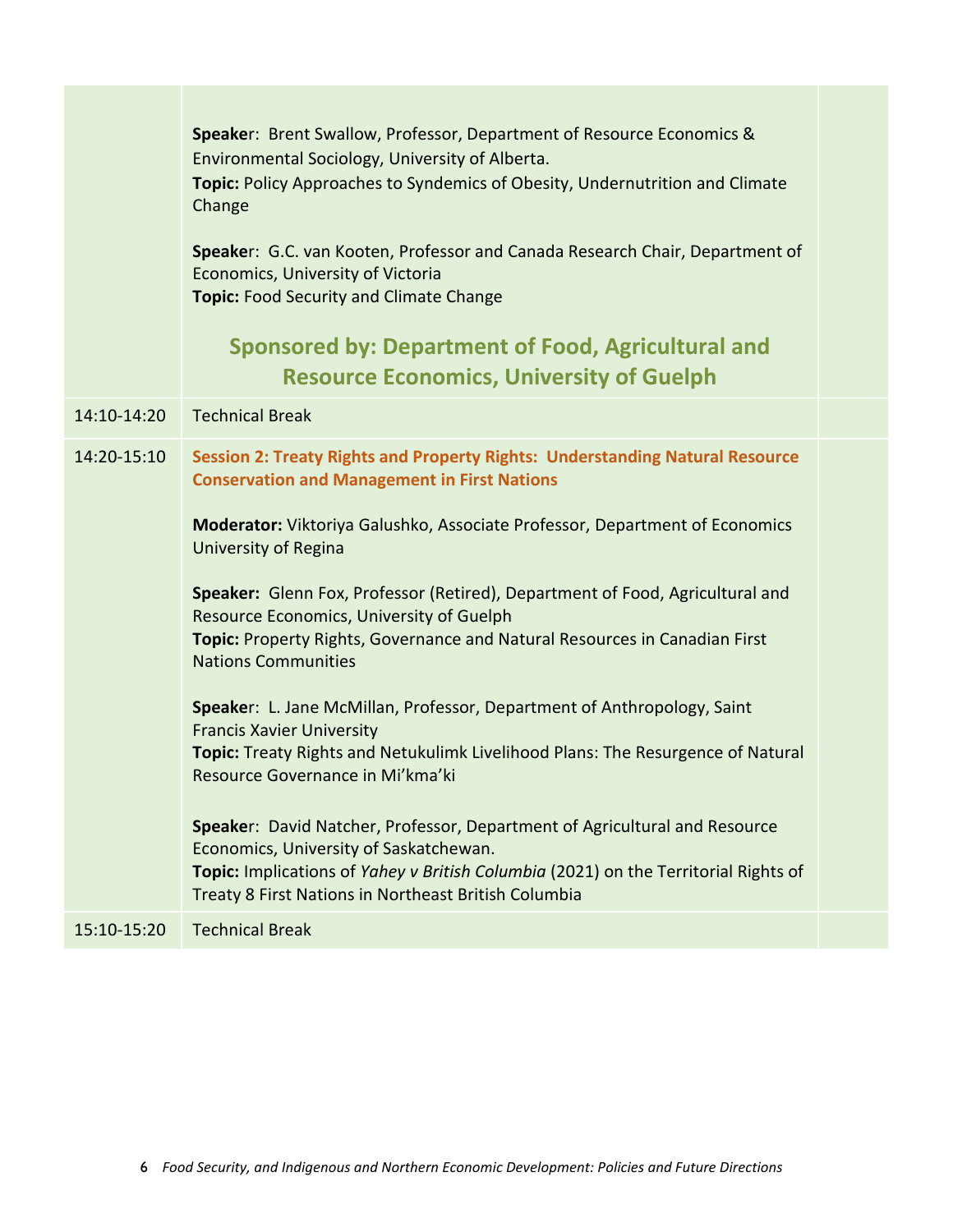| 15:20-16:00 | <b>Session 3: Financial Support in Canadian Agriculture</b>                                                                                                                                                                                                                                |  |  |  |
|-------------|--------------------------------------------------------------------------------------------------------------------------------------------------------------------------------------------------------------------------------------------------------------------------------------------|--|--|--|
|             | Moderator: Alan Ker Managing Editor, CJAE; OAC Research Chair in Agricultural<br>Risk and Policy; Director and Professor, Institute for the Advanced Study of Food<br>and Agricultural Policy, Professor, Department of Food, Agricultural and<br>Resource Economics, University of Guelph |  |  |  |
|             | Speaker: Scott Ross, Assistant Executive Director, Canadian Federation of<br>Agriculture<br>Topic: Managing risk in the face of uncertainty: Producer perspectives on<br>adaptations to risk management programming                                                                        |  |  |  |
|             | Speaker: Shaun Soonias, Director of Indigenous Relations, Farm Credit Canada<br>Topic: Indigenous Agriculture: Moving from lessors to leaders in Agriculture                                                                                                                               |  |  |  |
|             | <b>Sponsored by: Sol Sinclair Institute for Farm Management,</b><br><b>Department of Agribusiness and Agricultural Economics,</b><br><b>University of Manitoba</b>                                                                                                                         |  |  |  |
| 16:00-16:10 | Move to Student Presentations (Via: https://caes-scae.ca/canadian-agri-food-<br>policy-conference-canadian-agri-food-policy-conference/)                                                                                                                                                   |  |  |  |
| 16:10-17:10 | <b>Net Working Sessions - Student Poster Competition Presentations</b><br><b>Voting: Student Poster Competition (Polling Opens)</b>                                                                                                                                                        |  |  |  |
|             |                                                                                                                                                                                                                                                                                            |  |  |  |
|             | Day 2: Wednesday, January 19, 2022                                                                                                                                                                                                                                                         |  |  |  |
| 12:00-12:10 | <b>Welcome Day 2</b><br>Speaker: Emmanuel Yiridoe, Past President, CAES, Professor, Department of Business<br>and Social Sciences, Dalhousie University<br>Voting: Student Poster Competition (polling in-progress and closes at 13:00)                                                    |  |  |  |
| 12:10-12:50 | <b>Session 4: Keynote Presentation</b>                                                                                                                                                                                                                                                     |  |  |  |
|             | Chairperson: Pascal Ghazalian, Associate Professor, Department of Economics,<br>University of Lethbridge                                                                                                                                                                                   |  |  |  |
|             | Keynote Speaker: Brady Deaton Jr., McCain Family Chair in Food Security, and Professor,<br>Department of Food, Agriculture and Resource Economics, University of Guelph<br>Topic: Food Security: Measure, Meaning and Policy Matters                                                       |  |  |  |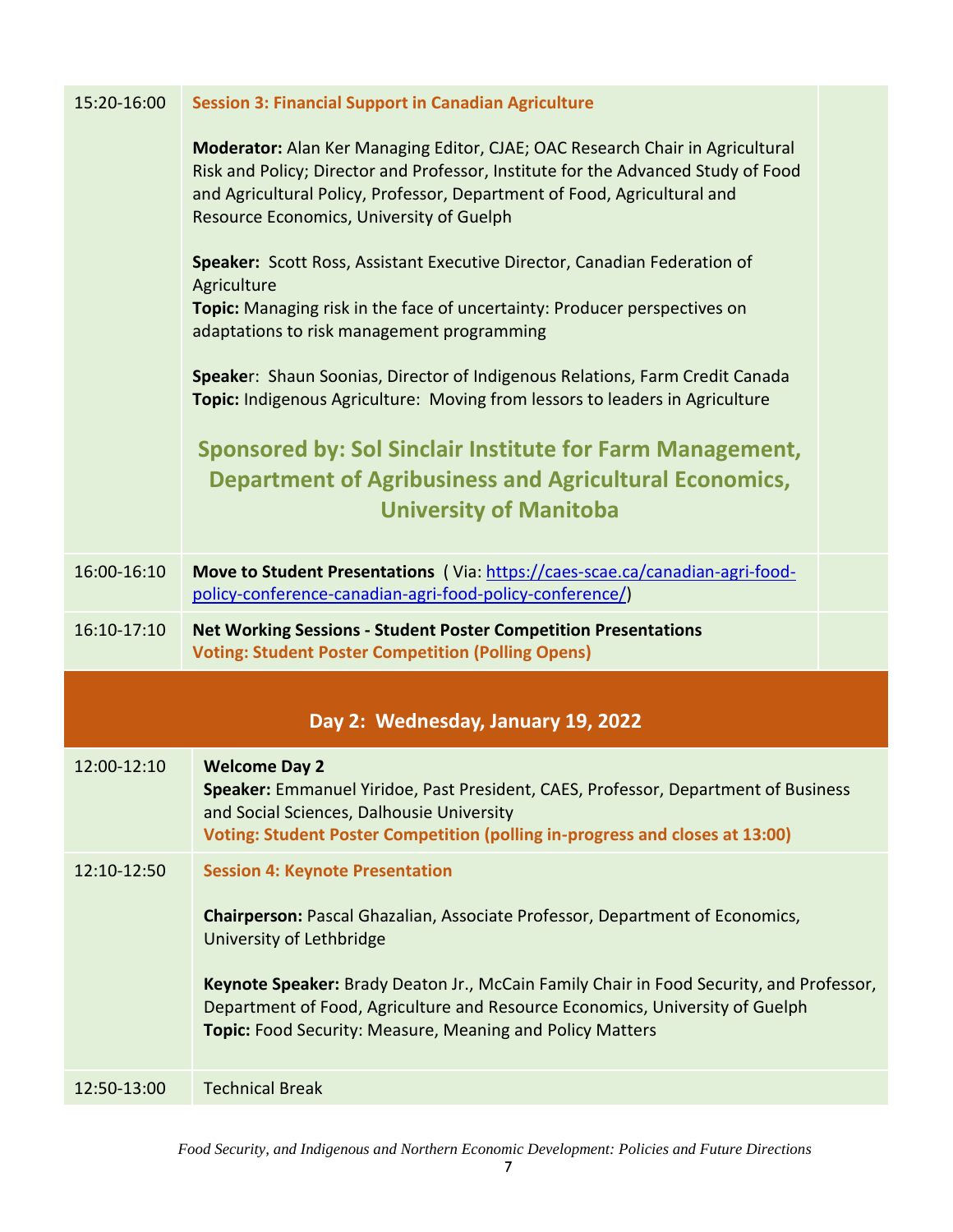| 13:00-13:50 | <b>Session 5: Food Price Inflation</b><br>Moderator: Heidi Ertl, Director, Consumer Prices, Statistics Canada                                                                                                                       |  |  |  |
|-------------|-------------------------------------------------------------------------------------------------------------------------------------------------------------------------------------------------------------------------------------|--|--|--|
|             | Speaker: Sean Alldridge, Economist, Consumer Prices Program, Statistics Canada<br>Topic: Understanding Food Price Inflation: How It's Measured in the Consumer Price<br>Index, Recent Trends and Ongoing Work                       |  |  |  |
|             | Speaker: Valerie Tarasuk, Professor, Department of Nutritional Sciences, University of<br>Toronto<br>Topic: Food price inflation and household food insecurity: potential impacts and<br>implications                               |  |  |  |
| 13:50-14:00 | <b>Technical Break</b>                                                                                                                                                                                                              |  |  |  |
| 14:00-15:10 | <b>Session 6: Cooperatives and Food Security in Northern Territories</b>                                                                                                                                                            |  |  |  |
|             | Moderator: Ellen Goddard, Professor and Co-operative Chair, Agricultural Marketing and<br>Business, Department of Resource Economics & Environmental Sociology, University of<br>Alberta                                            |  |  |  |
|             | Speaker: Duane Wilson, Vice President, Stakeholder Relations, Arctic Co-operatives<br>Limited                                                                                                                                       |  |  |  |
|             | Topic: Food Security in Northern Territories: An Arctic Coop Perspective                                                                                                                                                            |  |  |  |
|             | Speaker: Al Phillips, Partner, and Director of Research, A.J. Phillips & Associates,<br>Winnipeg, MB                                                                                                                                |  |  |  |
|             | Topic: Structural and Operational Challenges to Food Security in Thin Markets                                                                                                                                                       |  |  |  |
| 15:10-15:20 | <b>Technical Break</b>                                                                                                                                                                                                              |  |  |  |
| 15:20-16:20 | Session 7: Canadian Agriculture and Food Sectors beyond Covid-19 Pandemic                                                                                                                                                           |  |  |  |
|             | Moderator: Warren Goodlet, Director General, Research and Analysis Division, Strategic<br>Policy Branch, Agriculture and Agri-Food Canada                                                                                           |  |  |  |
|             | Speaker: Bruno Larue, Professeur titulaire/Professor, Département d'économie<br>agroalimentaire et sciences de la consummation, Université Laval<br>Topic: On the Economics of Meat Processing, Livestock Queuing and Worker Safety |  |  |  |
|             | Speaker: Jill E. Hobbs, Professor, Department of Agricultural and Resource Economics,<br>University of Saskatchewan                                                                                                                 |  |  |  |
|             | Topic: Supply Chain Resilience: Lessons from the COVID-19 Pandemic                                                                                                                                                                  |  |  |  |
|             | Speaker: Ryan Cardwell, Professor, Department of Agribusiness and Agricultural<br>Economics, University of Manitoba                                                                                                                 |  |  |  |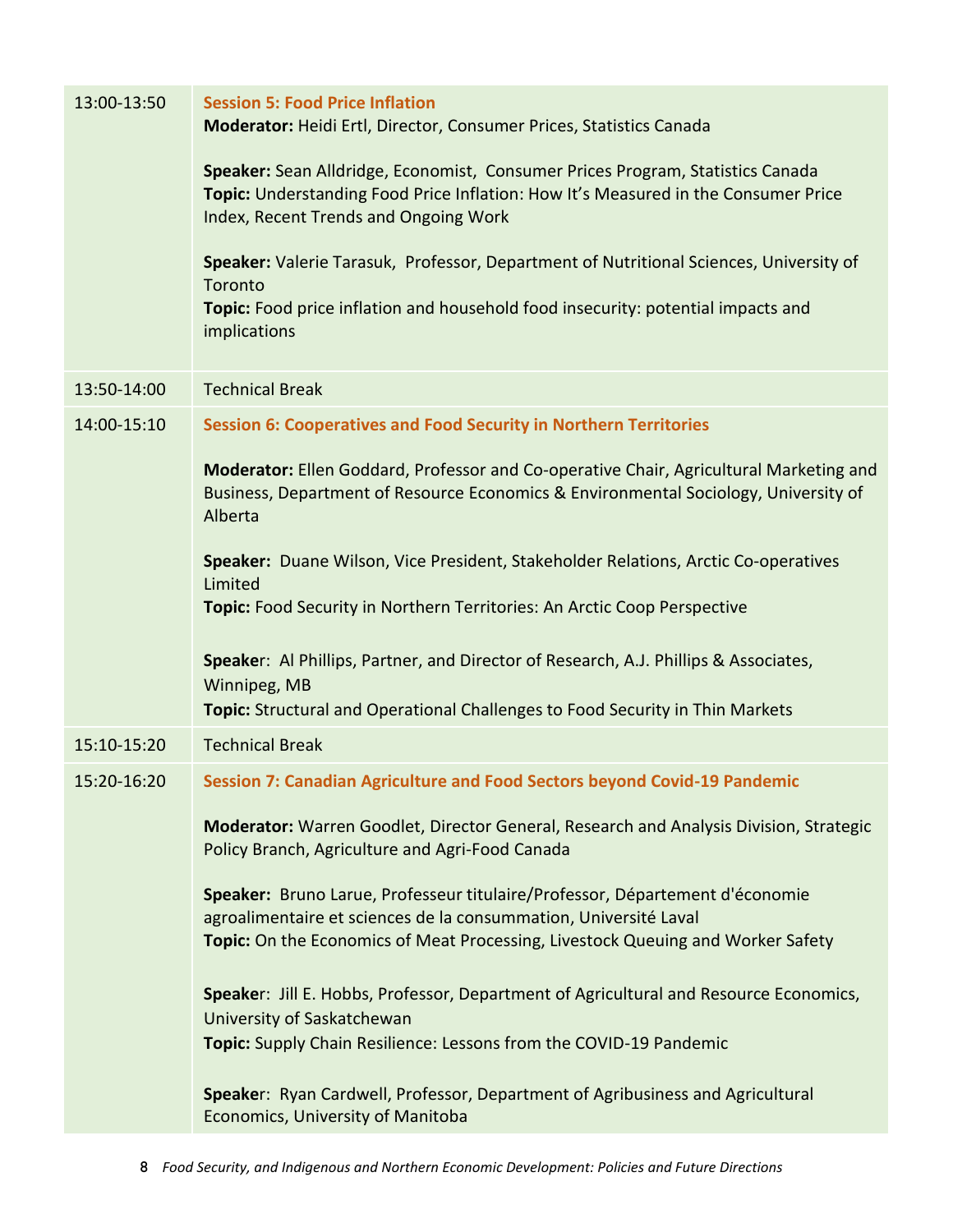|               | Topic: Food Policies and Markets Two Years into the Covid-19 Pandemic                                                                                                                                                                                                                                                                                                                                                                                                                                                                                                                                                                                                                                                                                                                                                                                                                                                                                                                                                                                                                                                                                                                                                                                                                                                                                                                                                                                                                                                                                                               |  |
|---------------|-------------------------------------------------------------------------------------------------------------------------------------------------------------------------------------------------------------------------------------------------------------------------------------------------------------------------------------------------------------------------------------------------------------------------------------------------------------------------------------------------------------------------------------------------------------------------------------------------------------------------------------------------------------------------------------------------------------------------------------------------------------------------------------------------------------------------------------------------------------------------------------------------------------------------------------------------------------------------------------------------------------------------------------------------------------------------------------------------------------------------------------------------------------------------------------------------------------------------------------------------------------------------------------------------------------------------------------------------------------------------------------------------------------------------------------------------------------------------------------------------------------------------------------------------------------------------------------|--|
| 16:20 - 16.30 | <b>Closing Remarks: Ellen Goddard, President, CAES</b>                                                                                                                                                                                                                                                                                                                                                                                                                                                                                                                                                                                                                                                                                                                                                                                                                                                                                                                                                                                                                                                                                                                                                                                                                                                                                                                                                                                                                                                                                                                              |  |
|               | Day 3: Wednesday, January 20, 2022                                                                                                                                                                                                                                                                                                                                                                                                                                                                                                                                                                                                                                                                                                                                                                                                                                                                                                                                                                                                                                                                                                                                                                                                                                                                                                                                                                                                                                                                                                                                                  |  |
| 12:00-12:10   | <b>Welcome Day 3</b><br>Speaker: Ellen Goddard, Professor and Co-operative Chair, Agricultural Marketing and<br>Business, Department of Resource Economics & Environmental Sociology, University of<br>Alberta<br><b>Announcement: Student Poster Competition and AAFC Policy Brief Winners</b>                                                                                                                                                                                                                                                                                                                                                                                                                                                                                                                                                                                                                                                                                                                                                                                                                                                                                                                                                                                                                                                                                                                                                                                                                                                                                     |  |
|               | <b>Post-Conference Workshop: The Economics of Climate Change</b><br>Climate change is one of the most important contemporary issues of our time. The agri-<br>food supply chain is sensitive to weather and thus directly affected by climate change.<br>Climate change poses considerable challenges to every aspect of the global food supply<br>chain economy. Agricultural and resource economists can contribute to our<br>understanding of the economics of climate change by assessing agri-food producers'<br>behavioural response to climate change, evaluating the economic costs of adaptation<br>and mitigation strategies, and informing economic policies. This 180-minutes virtual<br>workshop brings together top agricultural economics scholars in climate economics to<br>share and discuss research on the topic. In this workshop, panellists will discuss and<br>share their research on the agri-food economy and sustainability, crop yield and risk<br>management, adaptation behaviour in the face of climate change. Experts from<br>Statistics Canada, Environment and Climate Change Canada, and Agriculture and Agri-<br>Food Canada will share information on emissions data and procedures for accessing<br>emissions data. This workshop is targeted toward government policy analysts and<br>academic researchers who wish to conduct economic research related to climate<br>change.<br><b>Presenters:</b><br>Mary Doidge, McGill University<br>Alan Ker, Professor, University of Guelph<br>David Zilberman, University of California, Berkeley |  |
|               | Maxime Gaudet, Statistics Canada, EESD/DSEE<br>Doug MacDonald, Environment and Climate Change Canada<br>Dan MacDonald, Agriculture and Agri-Food Canada                                                                                                                                                                                                                                                                                                                                                                                                                                                                                                                                                                                                                                                                                                                                                                                                                                                                                                                                                                                                                                                                                                                                                                                                                                                                                                                                                                                                                             |  |
| 12:30-12:40   | Opening Remark by: Getu Hailu, President-Elect, CAES, Professor, Department of Food,<br>Agriculture and Resource Economics, University of Guelph University of Guelph                                                                                                                                                                                                                                                                                                                                                                                                                                                                                                                                                                                                                                                                                                                                                                                                                                                                                                                                                                                                                                                                                                                                                                                                                                                                                                                                                                                                               |  |
| 12:40-1:10    | Speaker: David Zilberman (Professor, Extension specialist and holder of the Robinson<br>Chair in the Department of Agricultural and Resource Economics, University of California<br>at Berkeley)<br><b>Topic:</b> The Bioeconomy and Climate Change                                                                                                                                                                                                                                                                                                                                                                                                                                                                                                                                                                                                                                                                                                                                                                                                                                                                                                                                                                                                                                                                                                                                                                                                                                                                                                                                 |  |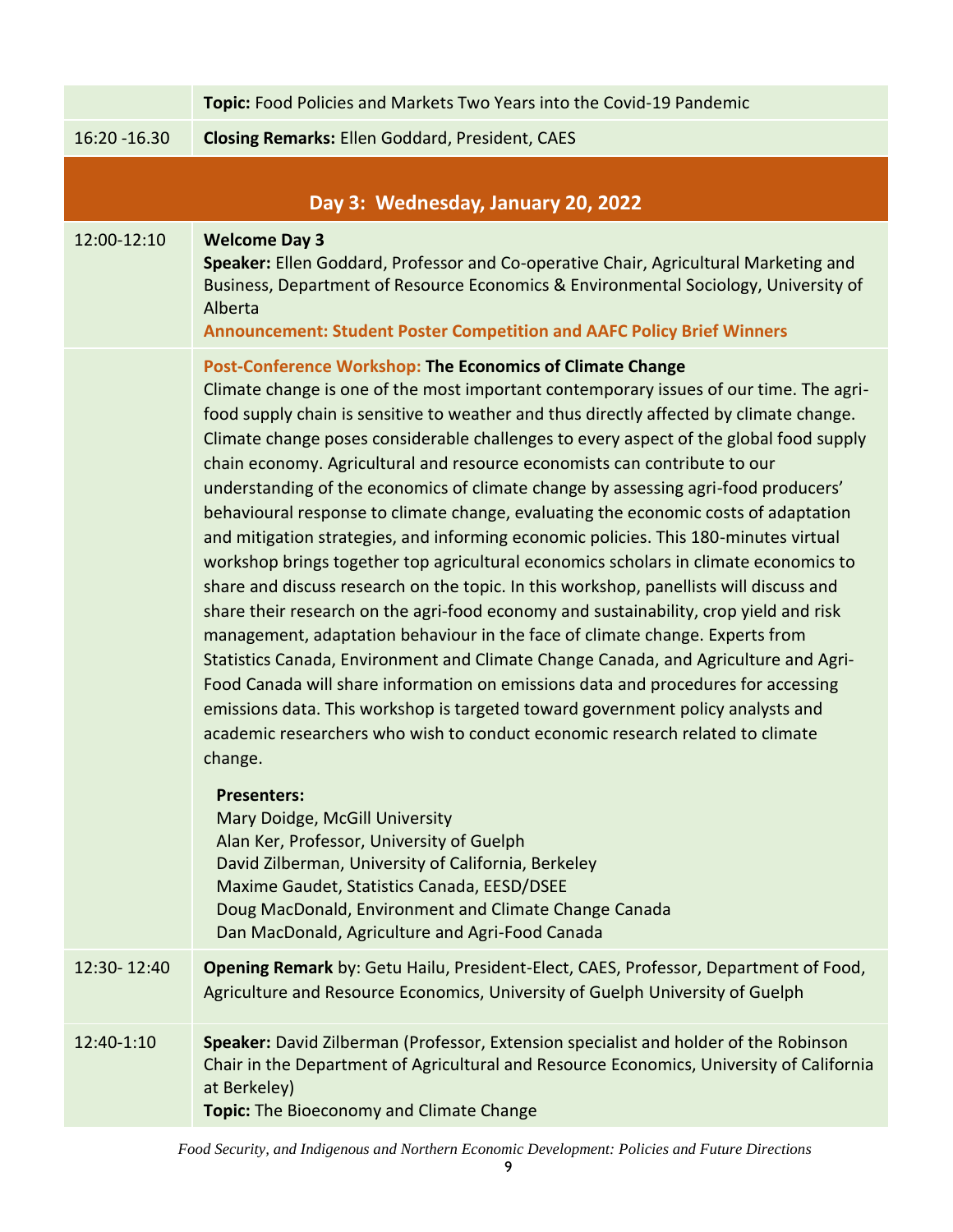| $1:10-1:40$   | Speaker: Mary Doidge (Assistant Professor, McGill University, Department of Natural<br><b>Resource Sciences)</b><br><b>Topic: Farmer Behaviour and Adaptation to Climate Change</b>                                                                                                                                                                                                                                                                                                          |
|---------------|----------------------------------------------------------------------------------------------------------------------------------------------------------------------------------------------------------------------------------------------------------------------------------------------------------------------------------------------------------------------------------------------------------------------------------------------------------------------------------------------|
| $1:40-2:10$   | Speaker: Alan Ker (Managing Editor, Canadian Journal of Agricultural Economics; OAC<br>Research Chair in Agricultural Risk and Policy; Director and Professor, Institute for the<br>Advanced Study of Food and Agricultural Policy)<br><b>Topic:</b> Climate Change, Crop Yields, and Risk Management                                                                                                                                                                                        |
| $2:10-3:10$   | <b>Data on Agricultural Emissions and Modelling Approaches</b><br>Speaker: Maxime Gaudet - Statistics Canada,<br><b>Topic:</b> The Farm Management Survey (FMS)<br>Speaker: Dan MacDonald - Agriculture and Agri-Food Canada<br><b>Topic: Modelling Carbon and GHG Emissions and Removals for Canada's GHG Inventory</b><br><b>Speaker:</b> Doug MacDonald - Environment and Climate Change Canada<br><b>Topic:</b> Reporting of Agricultural GHG Emissions in the National Inventory Report |
| $3:10 - 3:30$ | <b>Concluding Remarks:</b> Katherine Jones, Economist, Agriculture and Agri-Food Canada                                                                                                                                                                                                                                                                                                                                                                                                      |

# **END OF THE CONFERENCE**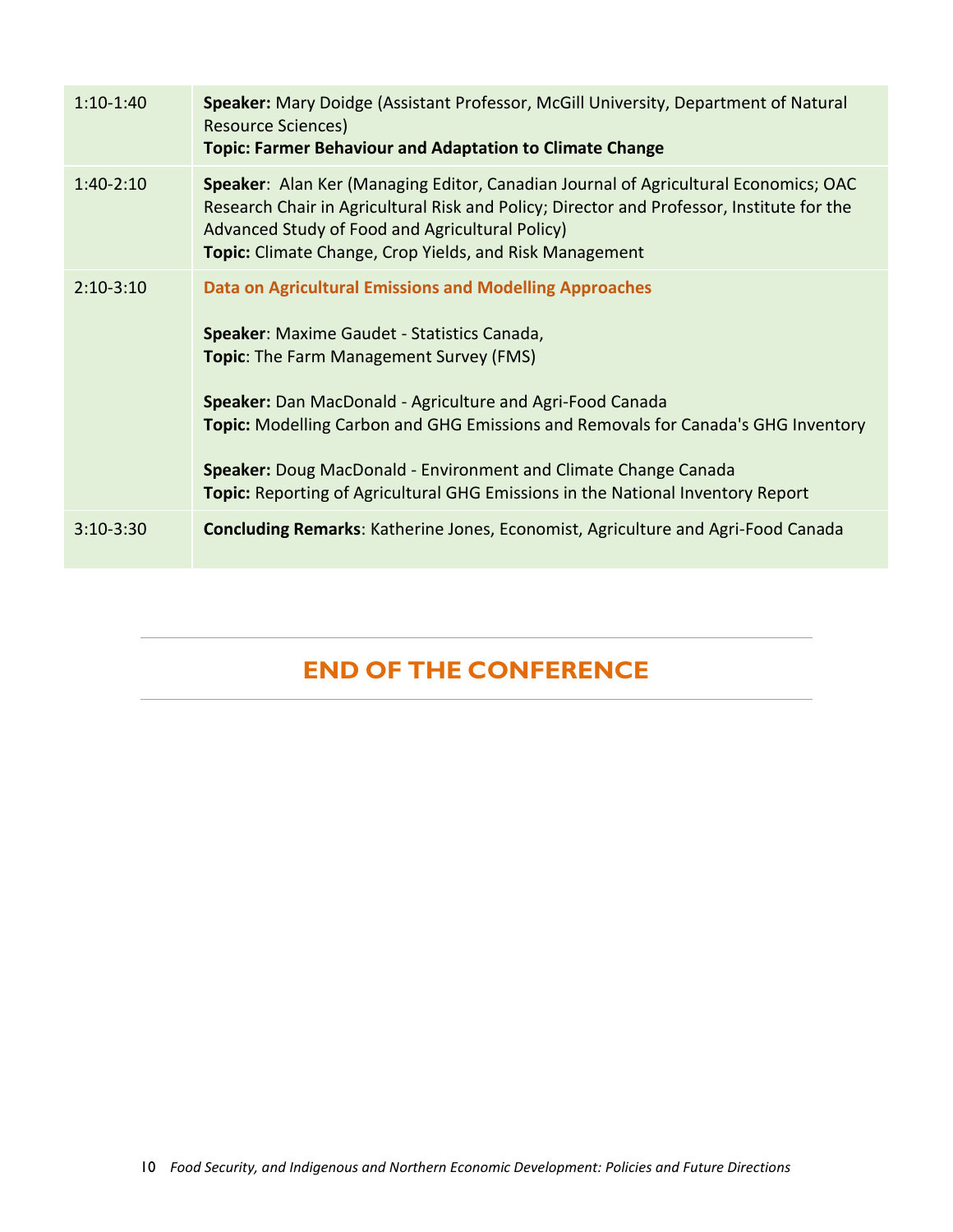# CONFERENCE SPEAKER BIOS

<span id="page-10-0"></span>

Glenn Fox is an agricultural and natural resource economist. He was a member of the faculty in the Department of Food, Agricultural and Resource Economics at the University of Guelph from 1985 until his retirement in October of 2020. In 2010, Glenn was named a Fellow of the Canadian Agricultural Economics Society. He was named a senior research fellow of the Fraser Institute in 2013. He is a past editor of the *Canadian Journal of Agricultural Economics* and also of *Current Agricultural, Food and Rural Issues*, both published by the Canadian Agricultural Economics Society. For 10 years, he was the Research Program Director of the Agricultural Policy and Rural Development Research program in the University of Guelph partnership with the Ontario Ministry of Agriculture, Food and Rural Affairs. His teaching and research interests include the environmental economics of agricultural production systems, the economics of property rights and environmental stewardship, renewable energy policy, Austrian

economics, environmental law and economic methodology. He is currently working on a book on the praxeology of science. He has served on the corporate boards of the Central Fund of Canada and Central Gold Trust. He currently serves on the Boards of the Canadian Constitution Foundation, the Energy Probe Research Foundation and the Canadian Justice Review Board.



L. Jane McMillan is a professor of anthropology at Saint Francis Xavier University, Nova Scotia, and author of the award-winning *Truth and Conviction: Donald Marshall Jr. and the Mi'kmaw Quest for Justice* (UBC Press 2018).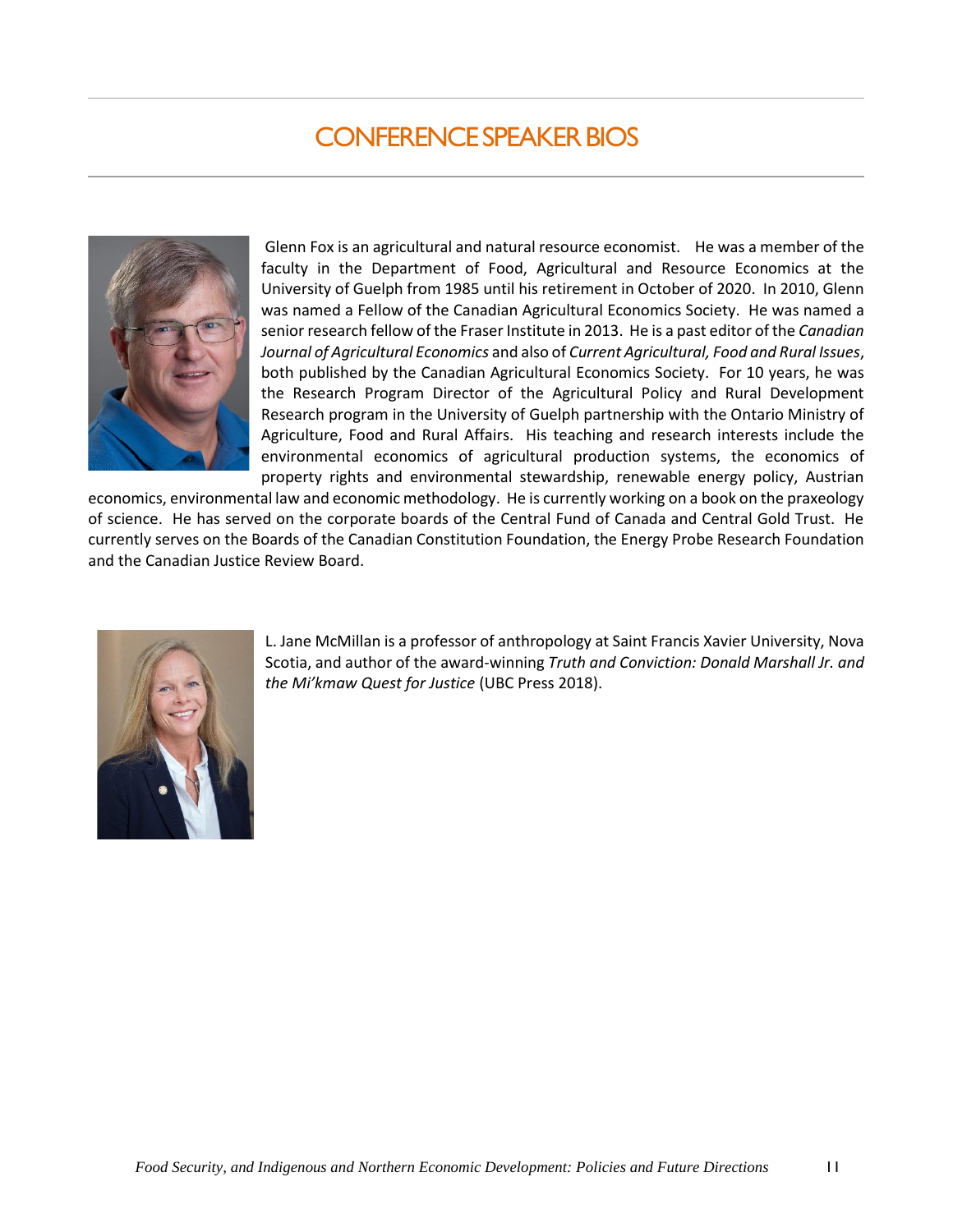

David Natcher is a Professor in the Department of Agricultural and Resource Economics at the University of Saskatchewan. David currently holds a University of the Arctic Research Chair in Water, Energy, and Food Security, and is a Canadian appointee to the International Arctic Science Committee, and the Arctic Council's Social, Economic, Cultural Expert Group.



Al Phillips is a private consultant. He has had extensive experience in the Canadian marketing research sector, where he focused on data collection design, qualitative and quantitative research methods and data analysis. He has provided analytical input in support of policy formulation for research institutes, private sector clients, and for government departments. Al has been researching the challenges to transportation and supply chains in thin markets and is a graduate of the University of Guelph where he received his M.Sc. in Agricultural Economics. He is an Associate of the University of Manitoba Transport Institute (UMTI) and is a retired Professional Agrologist (P. Ag.) in the

Province of Manitoba.



Jill E. Hobbs is a Professor in the Department of Agricultural and Resource Economics at the University of Saskatchewan. Her research focuses on consumer behaviour, supply chain economics, and food policy. She has published widely on topics ranging from consumer responses to new food technologies, transaction costs in agri-food supply chains, public and private standards for food safety and food quality, the regulation of health foods, and more recently COVID-19 and food supply chains. She earned her Ph.D. from the University of Aberdeen in the UK, and holds an M.A. from the University of Calgary, and a B.Sc. (Econ) from Aberystwyth University, UK. Jill was appointed a Fellow of the Canadian Agricultural Economics Society in 2017.



Sean Alldridge <sean.alldridge@statcan.gc.ca> is an Economist in the Consumer Prices program at Statistics Canada. He is responsible for analyzing consumer price change and macroeconomic trends in Canada's official CPI. His academic background includes a B.S. (Economics) and an M.A. in Economics, both from the University of British Columbia.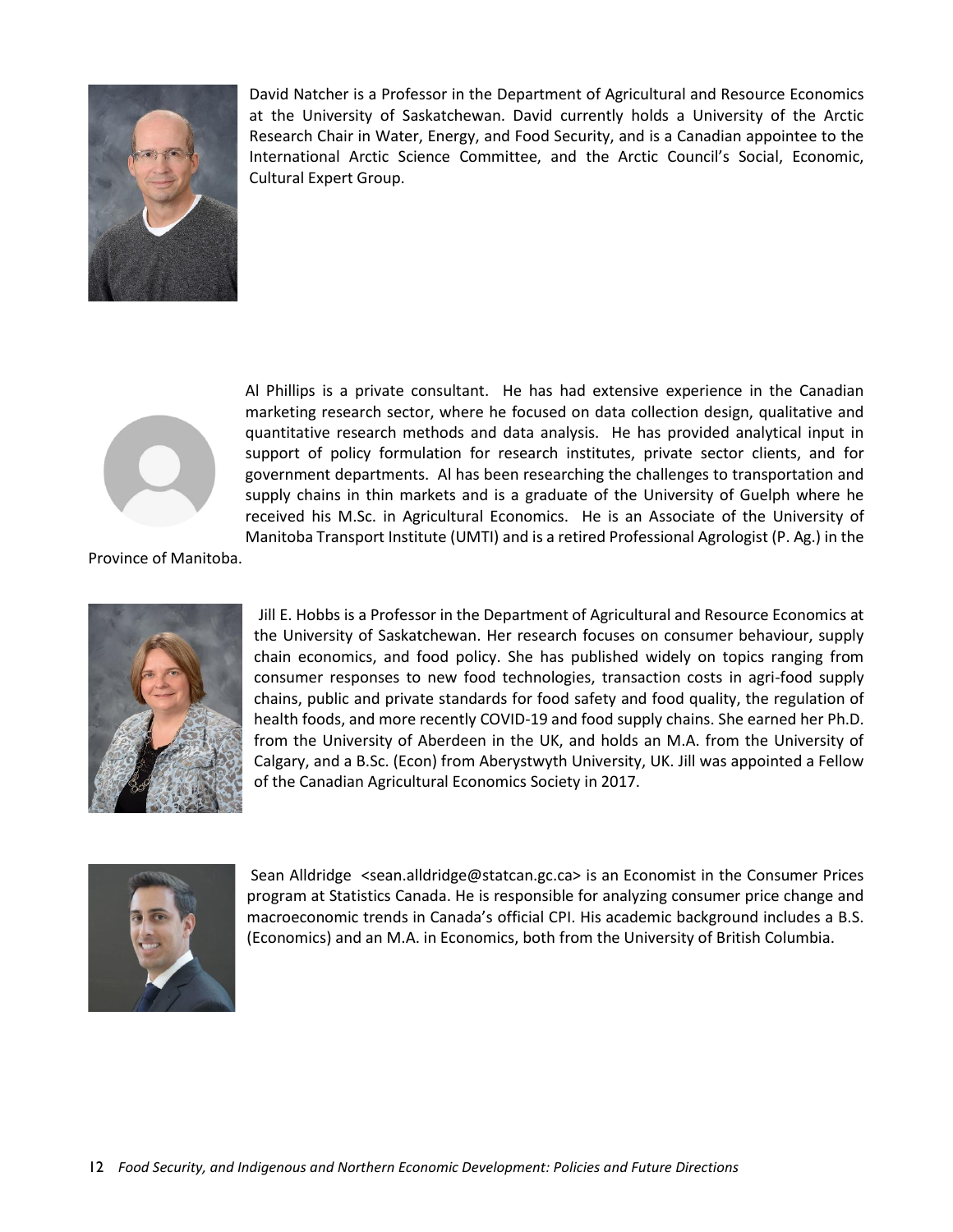

Brady Deaton is Professor and McCain Family Chair in Food Security in the Department of Food, Agricultural and Resource Economics at the University of Guelph. His research focuses on food security, land use, economic development, and environmental quality.



Valerie Tarasuk is a Professor in the Department of Nutritional Sciences at the University of Toronto, cross-appointed to the Dalla Lana School of Public Health. Her primary research focus is household food insecurity. She has led several tri-council research grants to elucidate the scope, nature, and health implications of this problem in Canada, assess the effectiveness of community responses, and determine how public policies and programs impact food insecurity prevalence and severity. For the past decade, she has le[d PROOF,](https://proof.utoronto.ca/) an interdisciplinary research program designed to identify effective policy approaches and mobilize knowledge to reduce household food insecurity in Canada.



Brent Swallow is a Professor of Agricultural Economics at the University of Alberta in Edmonton, Canada. He has long experience with several of the international agricultural research centres. He lived and worked in Africa for 21 years. In the summer of 2021, he led the delivery of a University of Alberta certificate course on climate change and the economics of world food and agriculture.



Ryan Cardwell is a professor in the Department of Agribusiness & Agricultural Economics at the University of Manitoba. Ryan is president of the Canadian Council of the International Association of Agricultural Economists and is a member of the editorial board for the *Canadian Journal of Agricultural Economics*. Ryan's research interests include the economics of food policy, international trade regulation, and foreign aid, with a focus on international food aid. Current research topics include understanding support for economic policies, the effects of tariff barriers on

international food assistance, and the effects of regulation on productivity.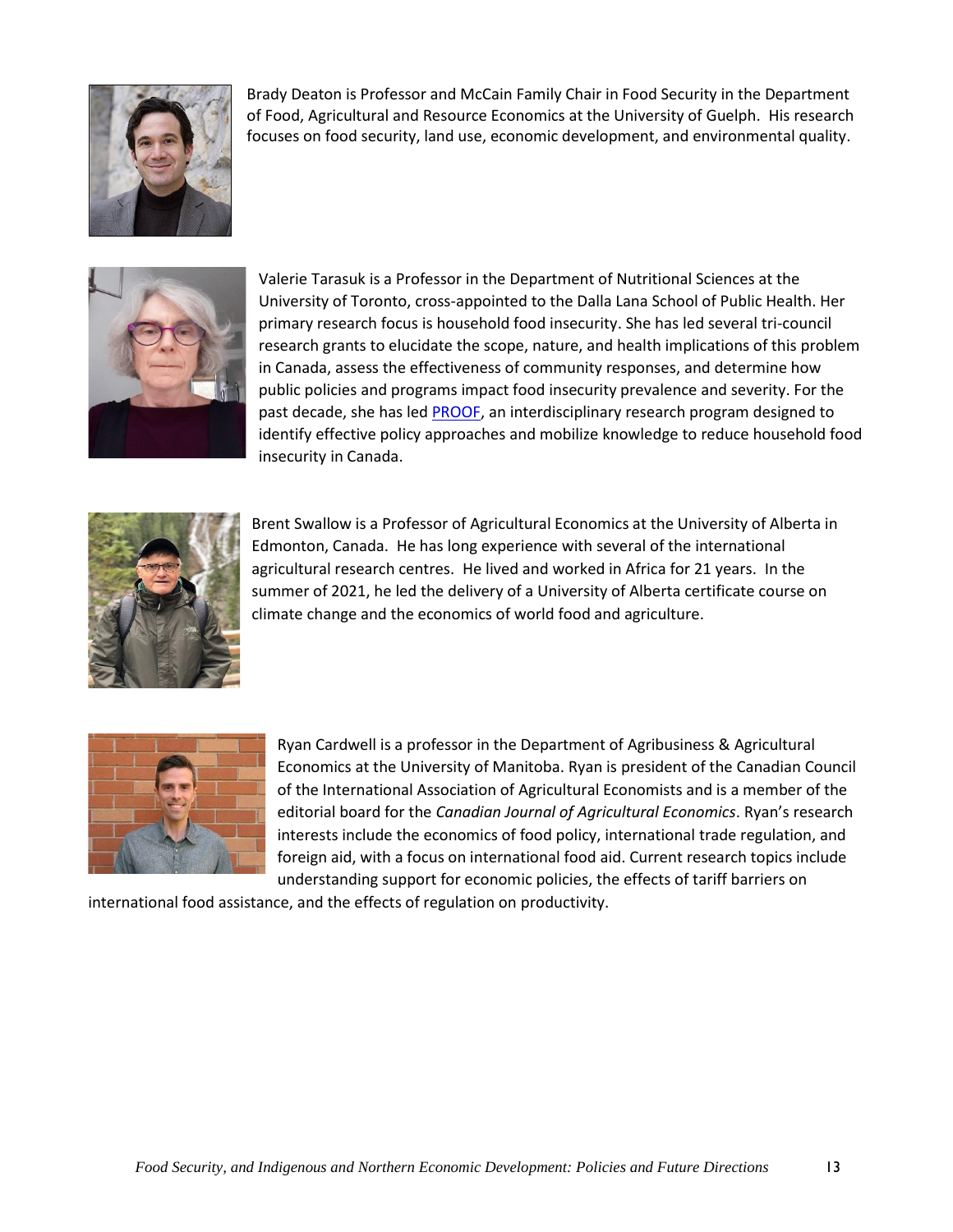

Shaun Soonias is the Director, Indigenous Relations with Farm Credit Canada and is a proud member of the Red Pheasant Cree Nation in Saskatchewan, located in Treaty Six Territory west of the Battlefords. Shaun has 25 years of experience in social and economic development having held senior positions with the Saskatchewan Indigenous Economic Development Network, Saskatoon Regional Economic Development Authority, Federation of Sovereign Indigenous Nations, Saskatchewan Advocate for Children & Youth, University of Saskatchewan and Department of Justice. Shaun is passionate about agriculture and what this sector means to Indigenous economic development and what Indigenous involvement means to this sector and the resiliency and wellbeing of Canada's economy. Shaun has worked with First Nations,

municipal, provincial, and federal governments on a number of key provincial and national strategies and legislative processes and continues to work towards Indigenous inclusion in the economy from employment to economic development.



G. Cornelis van Kooten is Professor of Economics and Canada Research Chair at the University of Victoria. Previously he has been on faculty in Agricultural Economics at the Universities of Saskatchewan, British Columbia, and Nevada at Reno. He has more than thirty-five years of experience in natural resource economics, including agricultural and forest economics, land-use management, mathematical programming, and, most recently, the economics of renewable energy and climate. His interests range from agricultural and forest economics to development economics and computational economics. He has published more than 250 peerreviewed journal articles and book chapters. His book with Erwin H. Bulte entitled

*The Economics of Nature* (Blackwell, 2000) is considered a classic reference book for researchers in the field of wildlife and public land economics. His 1995 paper in the *American Journal of Agricultural Economics* on the uptake of carbon in forest ecosystems is the standard reference for work in the field of terrestrial carbon offsets. He is also the author of *Climate Change, Climate Science and Economics* (Springer 2013) and *Applied Welfare Economics, Trade, and Agricultural Policy Analysis* (U of Toronto Press 2021).



Alfons Weersink, is a Professor in the Department of Food, Agricultural and Resource Economics (FARE) at the University of Guelph. He has been at Guelph since completion of his PhD at Cornell University. His research focuses on the impact of new technology and government policy on the decisions made by farmers and the resulting impact on markets and the environment.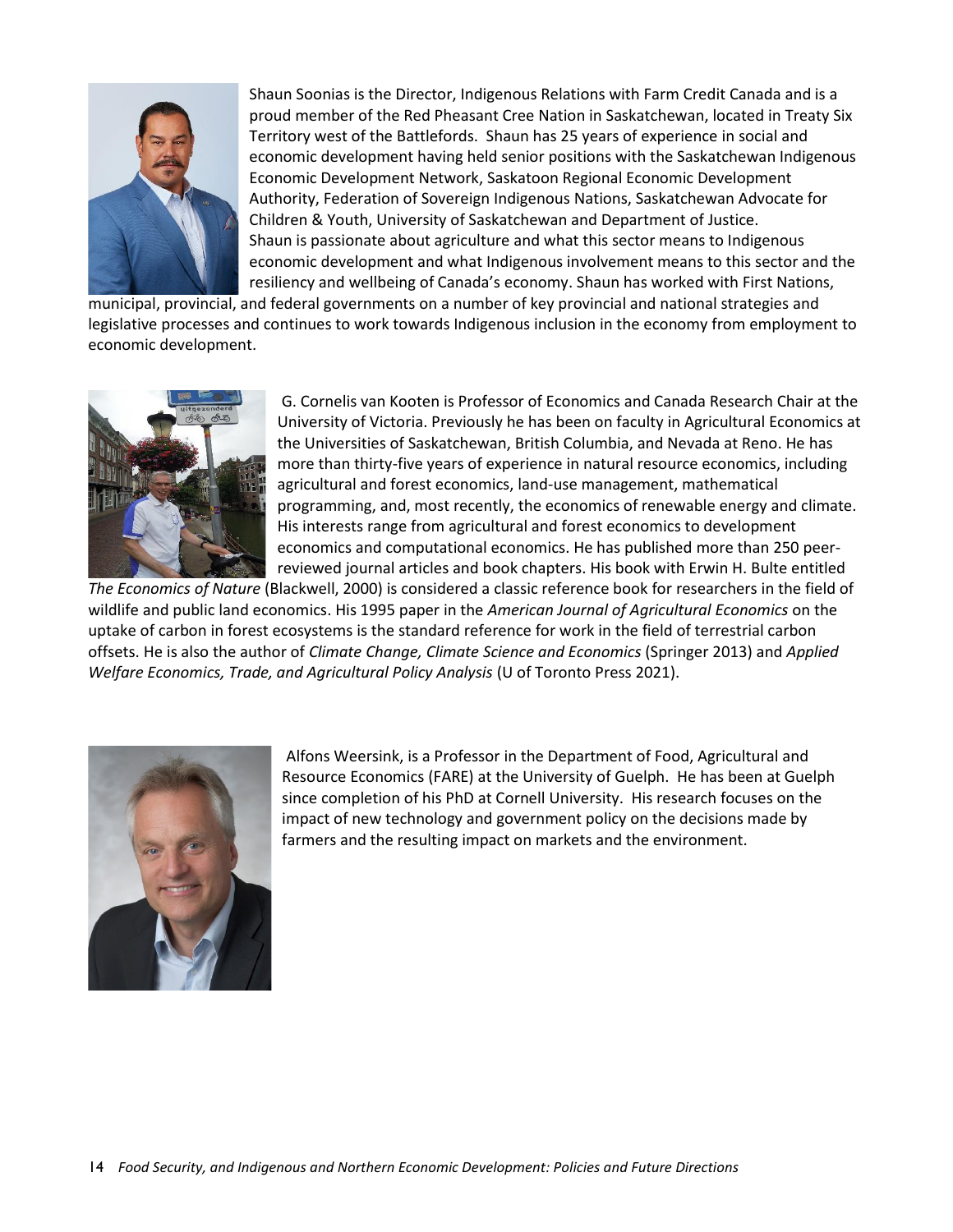

Duane Wilson joined Arctic Co-operatives Limited in 2008 in the capacity of Vice President of Merchandising and Logistics. A graduate of Carleton University, B.Comm (High Honours), prior to joining Arctic Co-op he served in various capacities with Federated Co-operatives Limited, most recently as the General Merchandise Marketing Manager for the Winnipeg Region. In the role of Vice President of Merchandising & Logistics, he oversaw the procurement and transportation needs of the Co-op System, a network of 32 autonomous community co-operatives in Nunavut, the Northwest Territories and Yukon.

Duane became involved in many of the Co-ops System's efforts in the areas of environment, health and nutrition and he was a founding member of the Nunavut Food Security Coalition. The important place that the Co-op System plays in the business and political landscape of the Arctic has also afforded Duane the opportunity to forge relationships with leaders in industry, government and other key stakeholders. During this time, the Co-op System has grown it's non-Member business significantly, become a major supplier to territorial Governments and other 3rd party clients who value the flexibility and capacity of the Co-op System coupled with positive localized impacts that it can deliver through a single point of contact. The important role of Government and other stakeholder groups saw a change in responsibility in 2017 to assume the newly-created role of Vice President of Stakeholder Relations which formalized the responsibility of Government and Media Relations and System Marketing & Communications in addition to retaining overall responsibility for non-Member business and the growing interest in Co-op development.



Bruno Larue is a Professor of Agricultural Economics at Laval University. He finished his undergraduate studies at McGill University in 1983 and got his PhD at Iowa State University in 1988. He began his academic career at the University of Guelph in 1988 and joined Laval University in 1991 and was a visiting professor at Iowa State U in 1999 and at UC Davis in 2020. He was the Canada Research Chair in International Agri-Food Trade between 2003 and 2014. Between 2005 and 2013, he was

director of the Center for Research on the economics of the Environment, Agri-Food, Transports and Energy (CREATE) at Laval University. He was coordinator of the research network on the structure and performance of Agriculture and Agri-food Industries between 2009 and 2013. He was editor of the Canadian Journal of Agricultural Economics between 1998 and 2001, President of the Canadian Agricultural Economics Society in 2004 and was named Fellow of the Canadian Agricultural Economics Society in 2017. He has published widely in economics and agricultural economics journals on a wide range of topics in international trade, agri-food policy, production economics and consumer economics. He has advised federal and provincial agencies and commissions on policy issues including regional trade agreements, trade adjustment and compensation programs, traceability, quality assurance programs, revenue insurance programs, commodity marketing and state trading.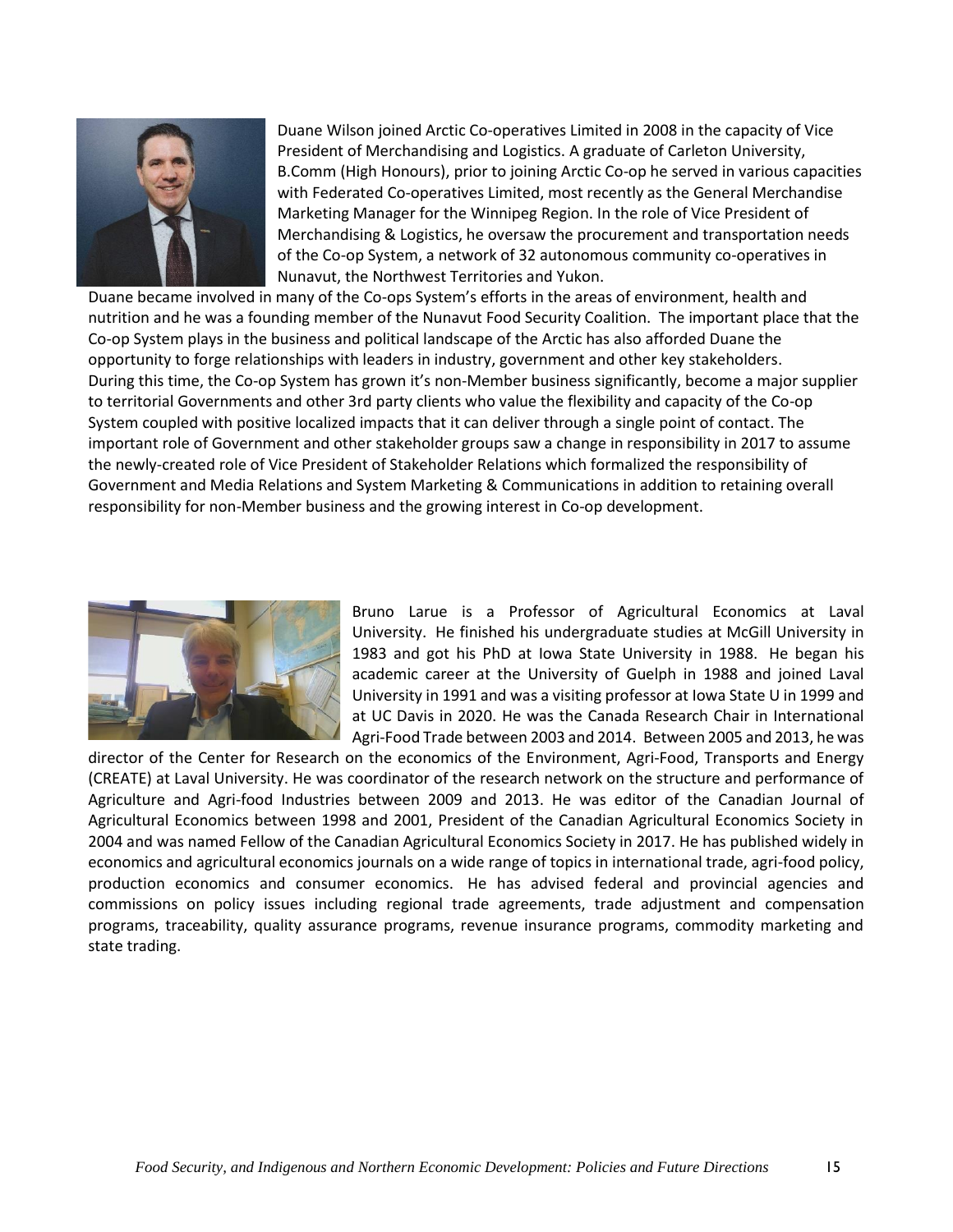

Scott Ross has been the Assistant Executive Director at the Canadian Federation of Agriculture since 2018. Prior to that, Scott was Director of Business Risk Management and Farm Policy for the previous 6 years. In this capacity, he is responsible for managing a wide array of policy files for CFA, including: Canada's business risk management programming, agricultural labour, taxation, and, increasingly, agri-environmental policies. More recently, Scott has also co-chaired the Agriculture Carbon Alliance, a coalition of 14 national farm associations advocating on behalf of farmers with regard to carbon pricing and associated environmental policies.

Prior to his role at the CFA, Scott worked with the Economic Developers Council of Ontario and the University of Waterloo researching how municipal and regional governments can raise the profile of agriculture as an economic development priority.



Emily Missyabit McAuley Director, Indigenous Science Liaison Office and Interdepartmental Indigenous STEM (I-STEM) Cluster , Agriculture and Agri-Food Canada and a member of Lake Manitoba First Nation. She received an M.Sc. in Biology from Carleton University in 2009 and a Ph.D. in Biological Sciences from Simon Fraser University in 2020. Her research interests include food web interactions, species distribution modeling, geomatics, stable isotopes, citizen science, and Indigenous knowledge systems. Emily is the Director of Agriculture and Agri-Food Canada's (AAFC) Indigenous Science Liaison Office and the AAFChosted Interdepartmental Indigenous Science Technology Engineering Mathematics (I-STEM) Cluster. The I-STEM Cluster brings together 13 federal departments and agencies to inform and enhance federal policies, programs, and activities related to STEM disciplines in order to increase and expand support for

Indigenous priorities in environmental stewardship, research, and technology development and transfer.



Lisa Charette is a member of the Wiikwemkoong Unceded First Nation. She joined Agriculture and Agri-Food Canada as the Director of the newly created Indigenous Policy Division in Strategic Policy Branch in October 2020. Prior to that, she held various positions at Health Canada, AAFC and Innovation, Science and Economic Development Canada. Lisa brings a wealth of experience in stakeholder engagement, collaboration and policy including food processing, business services and Indigenous business.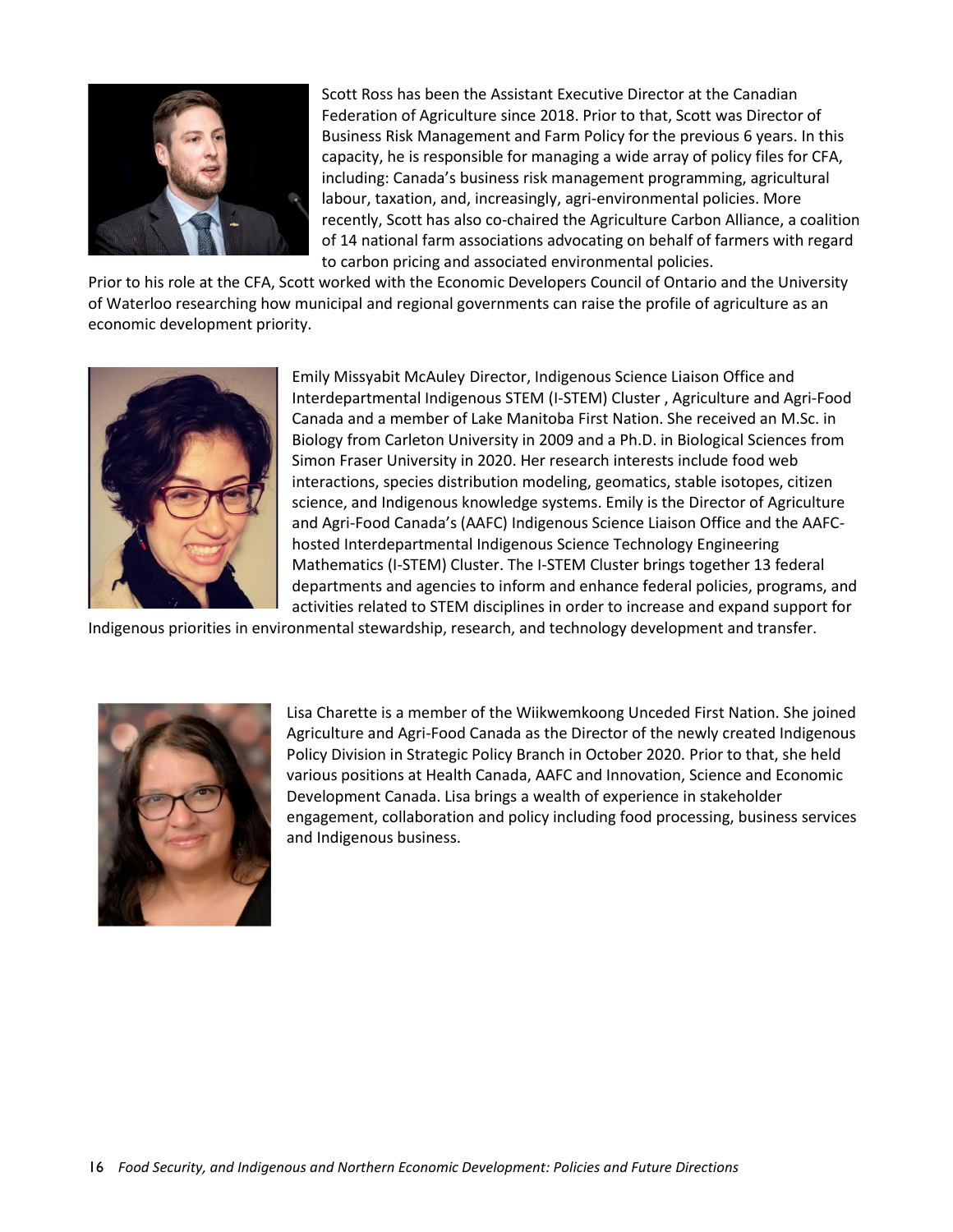# POST-CONFERENCE WORKSHOP SPEAKER BIOS



Alan Ker, University of Guelph: After obtaining his joint PhD in Economics and Statistics at North Carolina State University (09-92 to 03-96), Alan worked as a professor (and subsequently Head from 2002-07 in the Department of Agricultural and Resource Economics at the University of Arizona. In April 2009, Alan and his kids moved to Canada where he joined the Department of Food, Agricultural and Resource Economics in his new position as Chair and Professor. In September 2014, Alan concluded his 5-year term and became Director of the Institute for the Advanced Study of Food and Agricultural Policy. The Institute attracts and supports students in the area of food and agricultural economics, hosts conferences, publishes FAREShare (newsletter) and supports FARETalk (podcast). Alan served as 2016-17 President of the Canadian Agricultural Economics Society and sits on the editorial boards of the Canadian Journal of Agricultural Economics and the European Review of Agricultural Economics.

In 2019, he became the OAC Research Chair in Agricultural Risk and Policy. Also, in 2019, he became Managing Editor of the Canadian Journal of Agricultural

Economics. In 2021, Alan was named Fellow of the Canadian Agricultural Economics Society. Alan has testified multiple times before the House of Commons Standing Committee on Agriculture and Agri-Food. Alan spent 2016 fall term visiting Sapienza University (Rome) and 2017 winter term visiting University of Queensland (Brisbane). Alan has organized both national and provincial conferences on issues of current policy relevance to the Canadian agricultural and food sectors. His interests are varied having published in leading academic journals ranging from agricultural economics, economics, statistics, probability, law, animal science, and plant science. Current research involves the link between climate change, innovation, and yield volatilities, issues related to risk management and crop insurance, the eco-mafia, and developing methodologies that borrow information from like dgps to increase small sample efficiency of nonparametric estimators. Alan and his students have been consistently recognized with national awards of excellence for their research. Alan has placed multiple Ph.D. students in teaching-research tenure-track positions at leading Research I Universities in the United States. Alan has also written for the popular press publishing on issues related to agri-food policy in the "National Post", "The Hill Times", and "Conversation Canada" as well as others.



Mary Doidge received her Bachelor's degrees at the University of Guelph, where she went on to get her MSc in Food, Agricultural, and Resource Economics. She then attended Michigan State University where she earned her PhD in Agricultural, Food, and Resource Economics. After her PhD, she was a postdoctoral researcher in the School of Environment and Natural Resources at the Ohio State University. She joined McGill's Department of Natural Resource Sciences in January of 2020. Her work takes a behavioural approach to agricultural economics, examining farmer decision-making under risk and uncertainty.

Professor Doidge's research examines farmer decision-making in the context of land use, crop insurance, conservation, and climate change adaptation behaviour, among others. She is interested in farmers' on-farm economic decisions in the face of risk and uncertainty, and how insights from other social sciences can be applied to the study of agricultural economics. Professor Doidge's current research projects include understanding how crop insurance influences farmers' incentives to adapt to climate change risk, how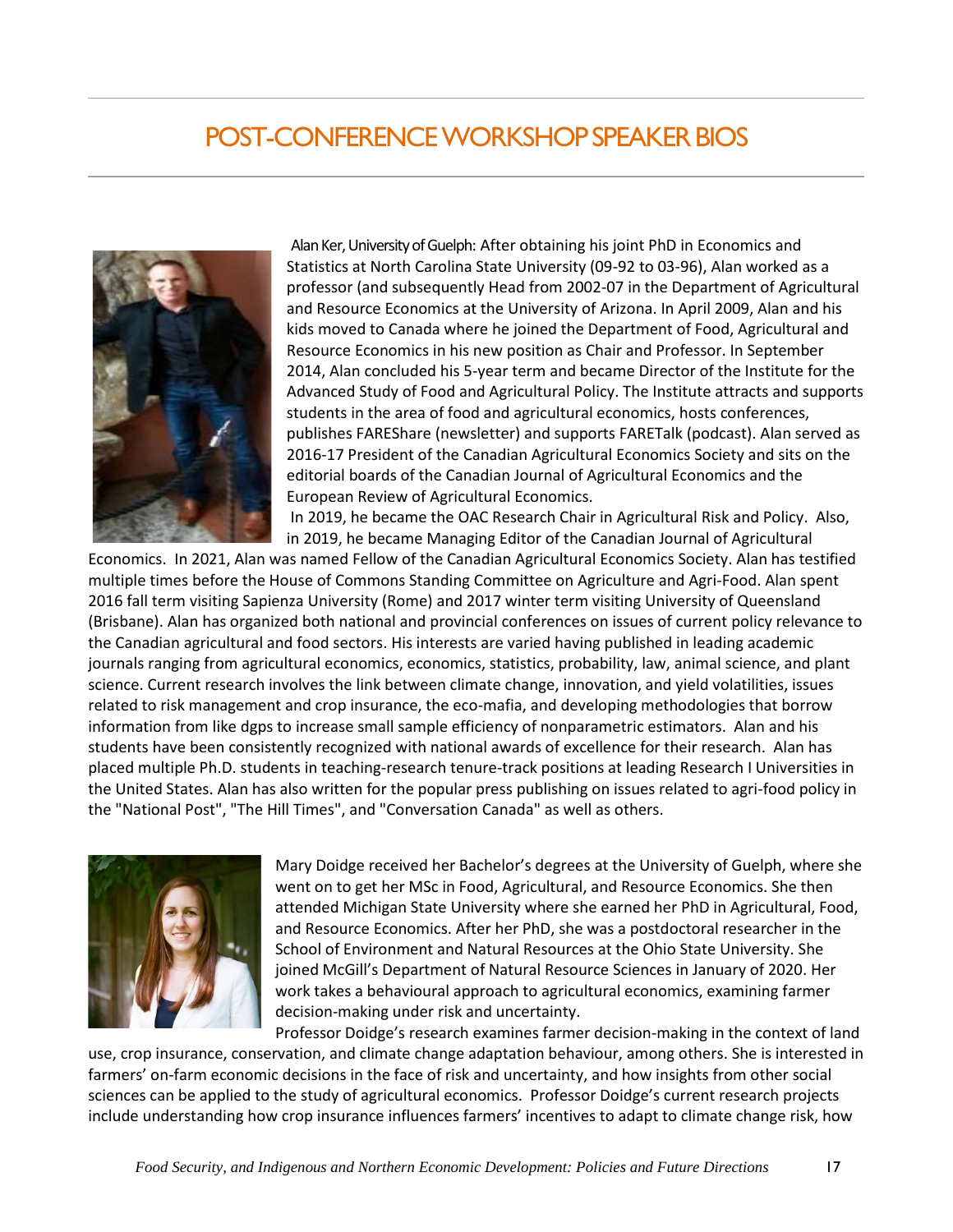farmers make land use decisions, and how best to design incentives to promote best management practice (BMP) adoption to improve environmental quality.



David Zilberman is a Professor, Extension specialist and holder of the Robinson Chair in the Department of Agricultural and Resource Economics, University of California at Berkeley. His areas of expertise include agricultural and environmental economics and policy, water, marketing, risk management, the economics of innovation, biotechnology, and supply chains. He is the recipient of the 2019 Wolf Prize in Agriculture, and the 2018-19 President of Agricultural & Applied Economics Association (AAEA). He is an elected member of the USA National academy of Science, and European academy of science and arts, a Fellow of the AAEA, the Association of Environmental and Resource Economists and Honorary Life Member of the International Association of Agricultural Economists. Among his awards is the 2005 and 2010 AAEA Publication of Enduring Quality

Award and the UNESCO International Cannes Prize for Water and the Economy (2000).

He is one of the Founders of the International Consortium of Applied Bio-economy Research (ICABR). David served as the chair of his department, director of the Giannini Foundation, Founding co-director of the Beahrs ELP and founding academic director of o the MDP at Berkeley. He is co-editor of ARE-Update and the Annual Review of Resource Economics.



Katherine Jones joined Agriculture and Agri-food Canada in 2018 as an economist within the Research and Analysis Directorate. Her research has focused on the analysis of issues related to agri-environmental performance, climate change, natural resource use and the Canadian agricultural and agrifood sector's long-term resilience and sustainability. After spending a year working abroad for the Food and Agricultural Organization of the United Nations as a Climate Change Analyst, she returned to the department and recently stepped into the role of Acting Senior Socio-Economist within the Living Lab Division.



Maxime Gaudet manager of the Farm Management Survey (FMS) for Statistics Canada's Energy and Environment Statistics Division, Maxime Gaudet has over 6 years working with environmental and agricultural statistics. Through his work on the FMS, Maxime has forged strong relationships with partner departments and other organizations and developed considerable knowledge of their needs as they relate to agricultural metrics. Masters graduate in geography (2016), he started his career as a public servant honing his skills in GIS and programming, shifting to specializing in project management and environmental subject matter. Currently, he is responsible for the Farm Management survey developed in partnership with Agriculture and Agri-food Canada as well as the Households Energy Use Survey providing for varied knowledge of statistics as they relate to environmental factors.

He is also the author of several Statistics Canada and other reports and participated in working groups endeavouring to develop key agricultural indicators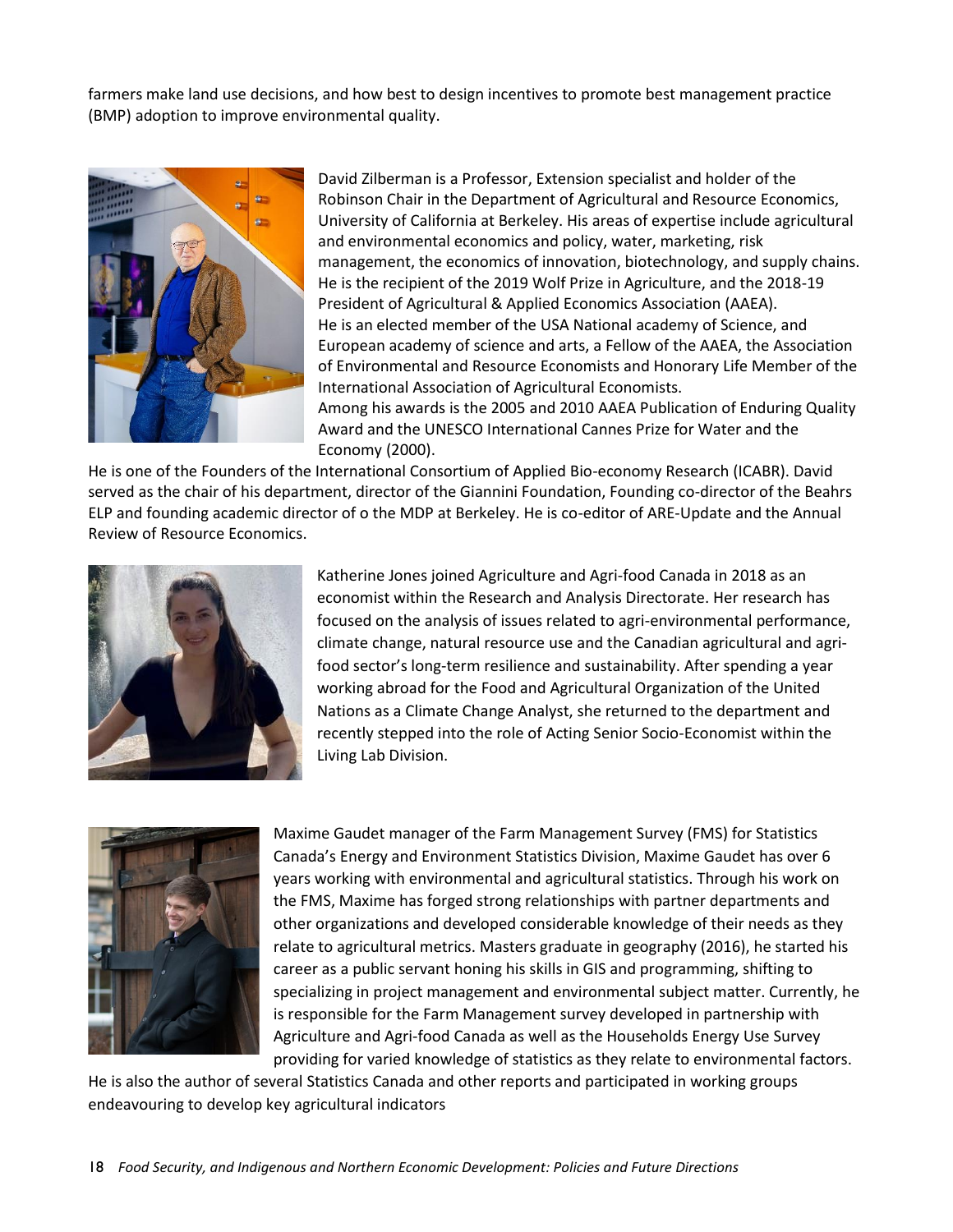

Getu Hailu is a Professor in the Department of Food, Agricultural and Resource Economics (FARE) at the University of Guelph. Getu started his career in Ethiopia working with small farmers on farm management strategies under an uncertain environment. He graduated with a PhD degree from the University of Alberta with a major in Agricultural and Resource Economics. He joined the University of Guelph in 2005.



Douglas MacDonald is the manager of the Agriculture, Forestry and Other Land Use Section of Environment and Climate Change Canada, that is responsible for international reporting of emissions and removals of GHGs and air pollutants from the Land Sector in Canada. He has authored, or co-authored peer-reviewed articles on a wide range of subjects ranging from the biogeochemistry of trace metals, carbon and nitrogen cycling, forest management, ecological modelling and

the quantification and reporting of greenhouse gases as well as being a coordinating lead author on the 2019 Refinement of the 2006 IPCC Methodological Guidelines for GHG Inventories. He has broad research experience as well as practical industry experience in agriculture and forestry.



Dan MacDonald has been with AAFC for 28 years playing a number of roles all with the goal of moving agriculture towards more sustainable production. He has worked across the country living and working in five provinces and contributed to projects in another four on subjects ranging from soil conservation to water quality, rangeland and riparian management and maintenance of biodiversity. His most recent role is the Manager of the Sustainability Metrics Team in Agriculture and Agri-Food Canada. Sustainability Metrics uses a series of Agri-Environmental Indicators to measure the progress of the agriculture industry towards a more sustainable production system.

# STUDENT POSTER TITLES AND PRESENTERS

#### POSTER<sup>1</sup>

#### **Estimating BMP Adoption Rates using the ADOPT Model**

Name of Presenter: Ria Mukherjee, Ottawa University (FSWEP student, AAFC ) Supervisors: Kate Jones , Ariculture and Agri-Food Canada; and Tori Waugh, Ontario Soil Network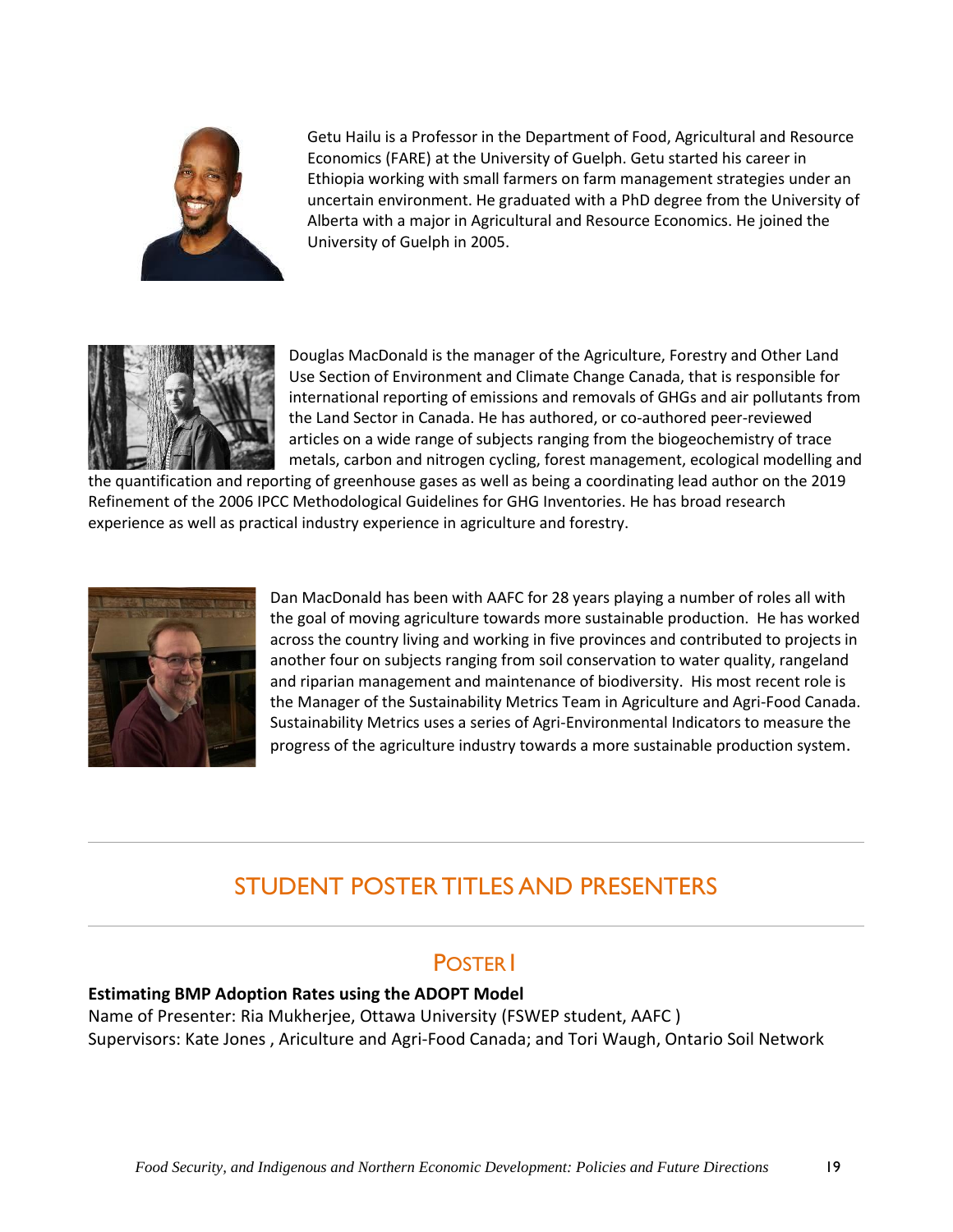#### POSTER 2

# **Modeling greenhouse gas (GHG) emissions in dairy farms under different water management**

#### **systems: A case in Nova Scotia, Canada**

Name of Presenter: Chanuka Swarnathilake Supervisor: Christopher Hartt, Faculty of Agriculture, Dalhousie University

#### POSTER 3

#### **Barriers and incentives for farmers to adopt beneficial management practices in Manitoba**

Name of Presenter: Bijal Patel, Department of Applied Economics and Finance, HEC Montreal (University of Montreal), and Agriculture and Agri-Food Canada

Supervisors: Jun Zhao, Senior Economist, Agricultural and Environmental Policy Analysis, Agriculture and Agri-Food Canada.

#### POSTER 4

#### **How Information on Best Before Dates, Storage and Reference Pricing Impacts Willingness to Pay for Milk and Chicken Near the Best Before Date in Canada**

Name of Presenter: Julia Trottier

Supervisors: Michael von Massow, Department of Food, Agriculture and Resource Economics, University of Guelph; and Yu Na Lee, Department of Food, Agriculture and Resource Economics, University of Guelph

#### POSTER 5

#### **Using loyalty points to encourage healthy food choices in online shopping**

Name of Presenter: Yuquan (Sophia) Sun

Supervisors: Yu Na Lee, Department of Food, Agriculture and Resource Economics, University of Guelph; and Michael von Massow, Department of Food, Agriculture and Resource Economics, University of Guelph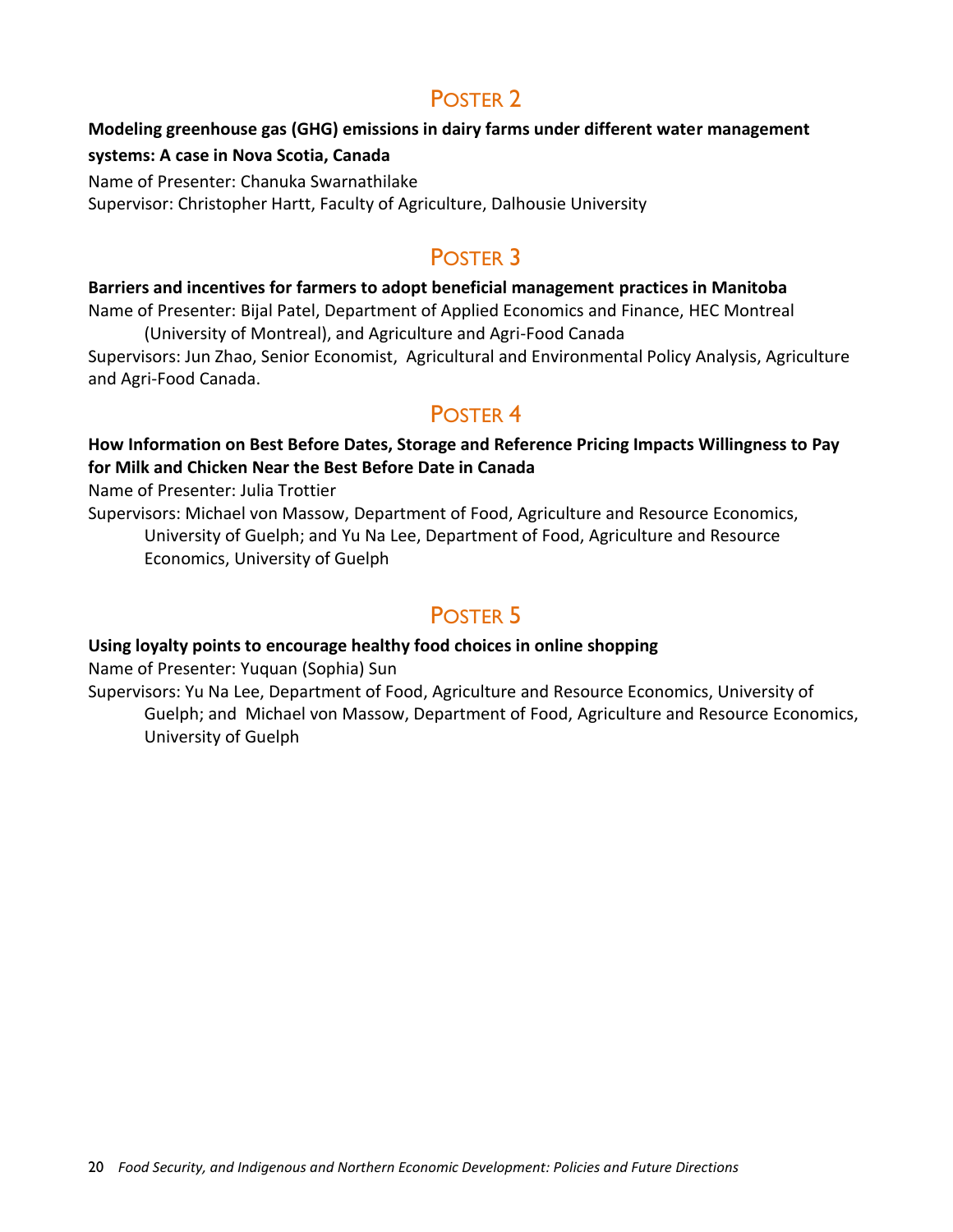### GOLD SPONSORS

Solomon Sinclair Farm Management Institute<br>UNIVERSITY OF MANITOBA

Food, Agricultural &<br>Resource Economics

SILVER SPONSORS





**UNIVERSITY OF SASKATCHEWAN College of Agriculture** and Bioresources

**DEPARTMENT OF AGRICULTURAL AND RESOURCE ECONOMICS** AGBIO.USASK.CA

BRONZE SPONSORS

# **UBC** | Master of Food and<br>MFRE | Resource Economics

#### 12TH ANNUAL CANADIAN AGRI-FOOD POLICY CONFERENCE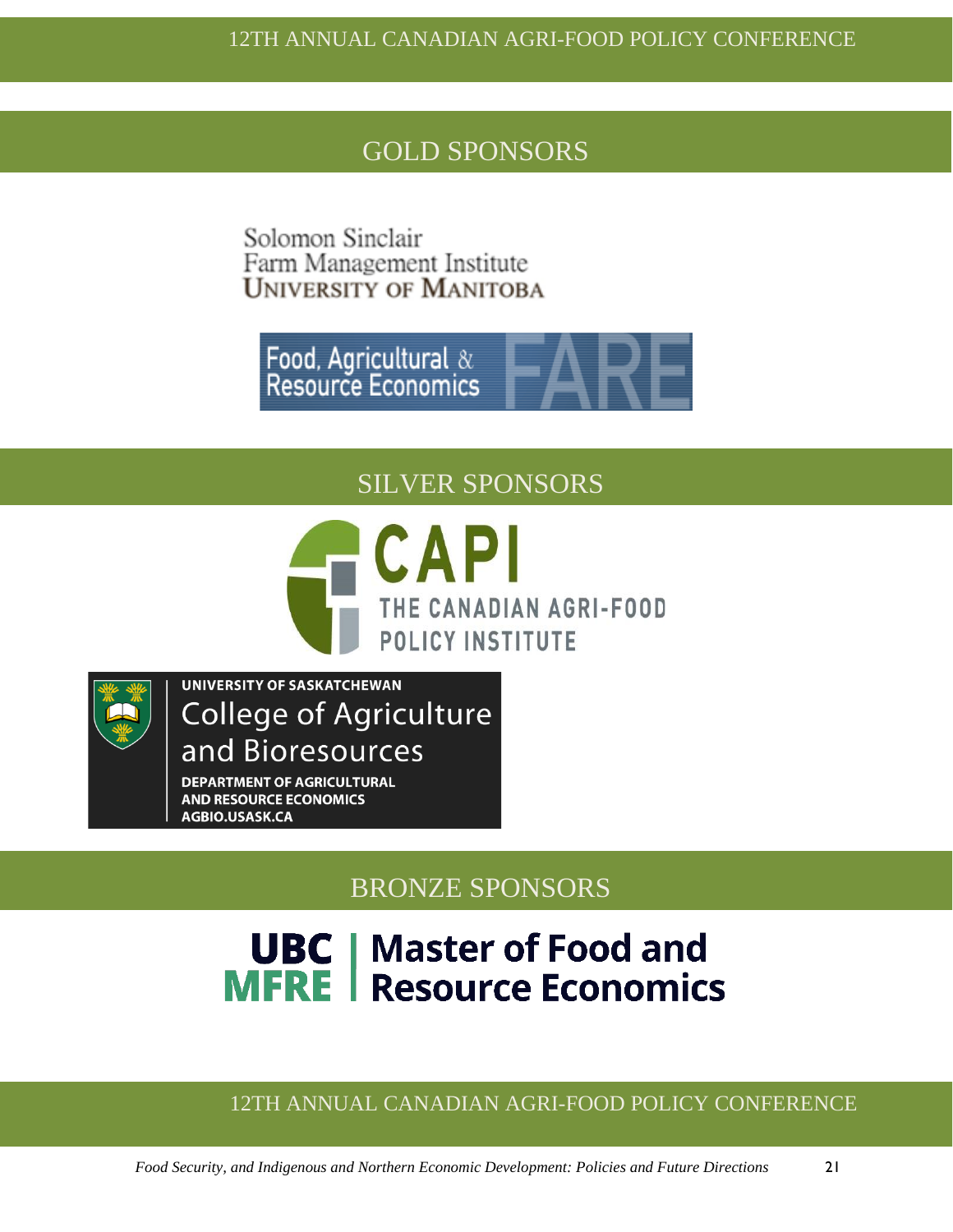# **NOTES**